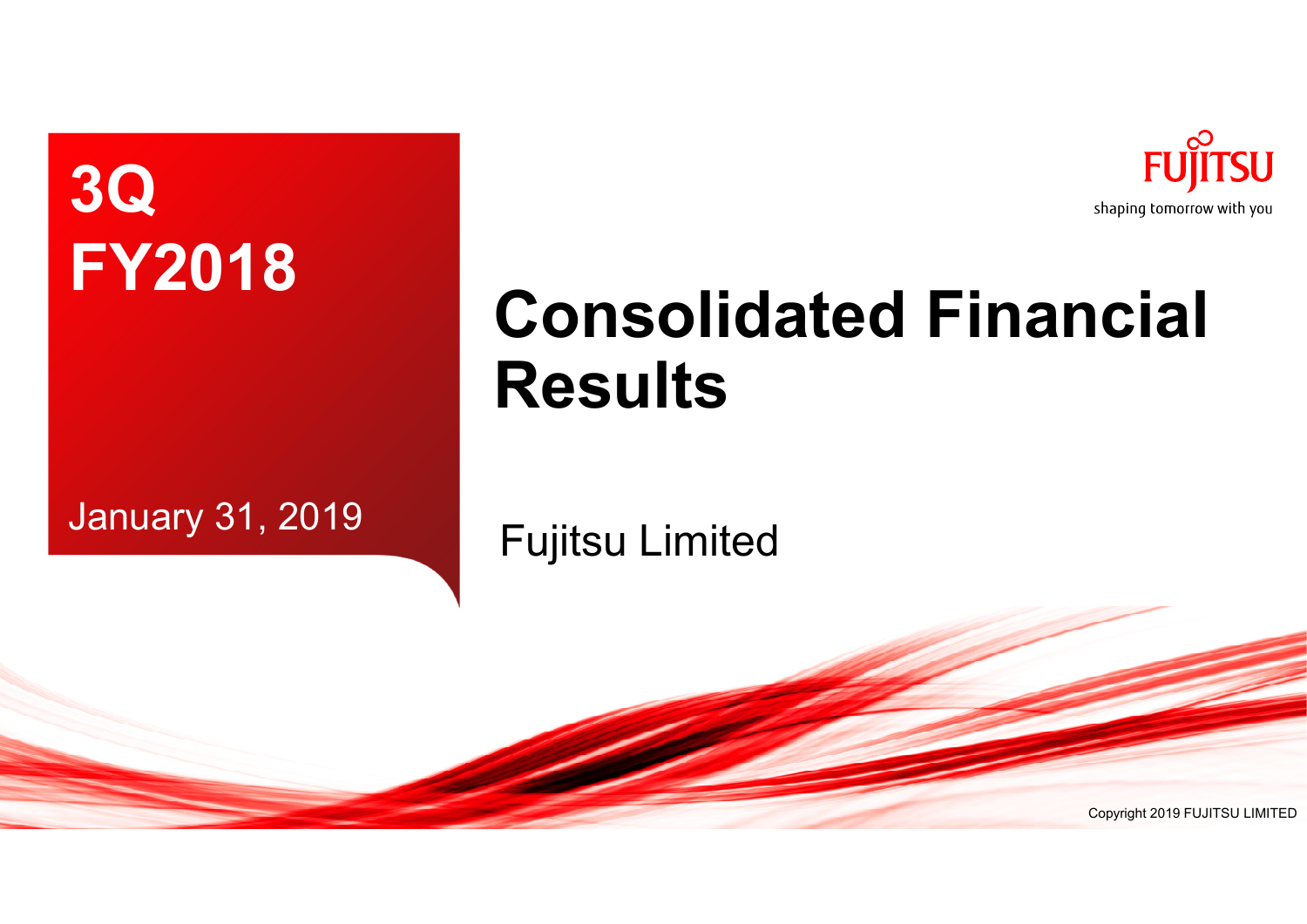

### 1. Financial Results for 3Q FY2018

- (1) Financial Results / Business Segment Information
- (2) Cash Flows
- (3) Assets, Liabilities and Equity

### 2. Earnings Forecast for FY2018

(1) Financial Forecast / Business Segment Information

### (Reference)

- (1) Business Segment Information [9 Months] Business Segment Information [Quarterly Breakdown of Results] Business Segment Information [Revenue Breakdown-In and Outside Japan]
- (2) Financial Results of Consolidated Subsidiaries Outside Japan
- (3) Supplementary Information for FY2018 Forecasts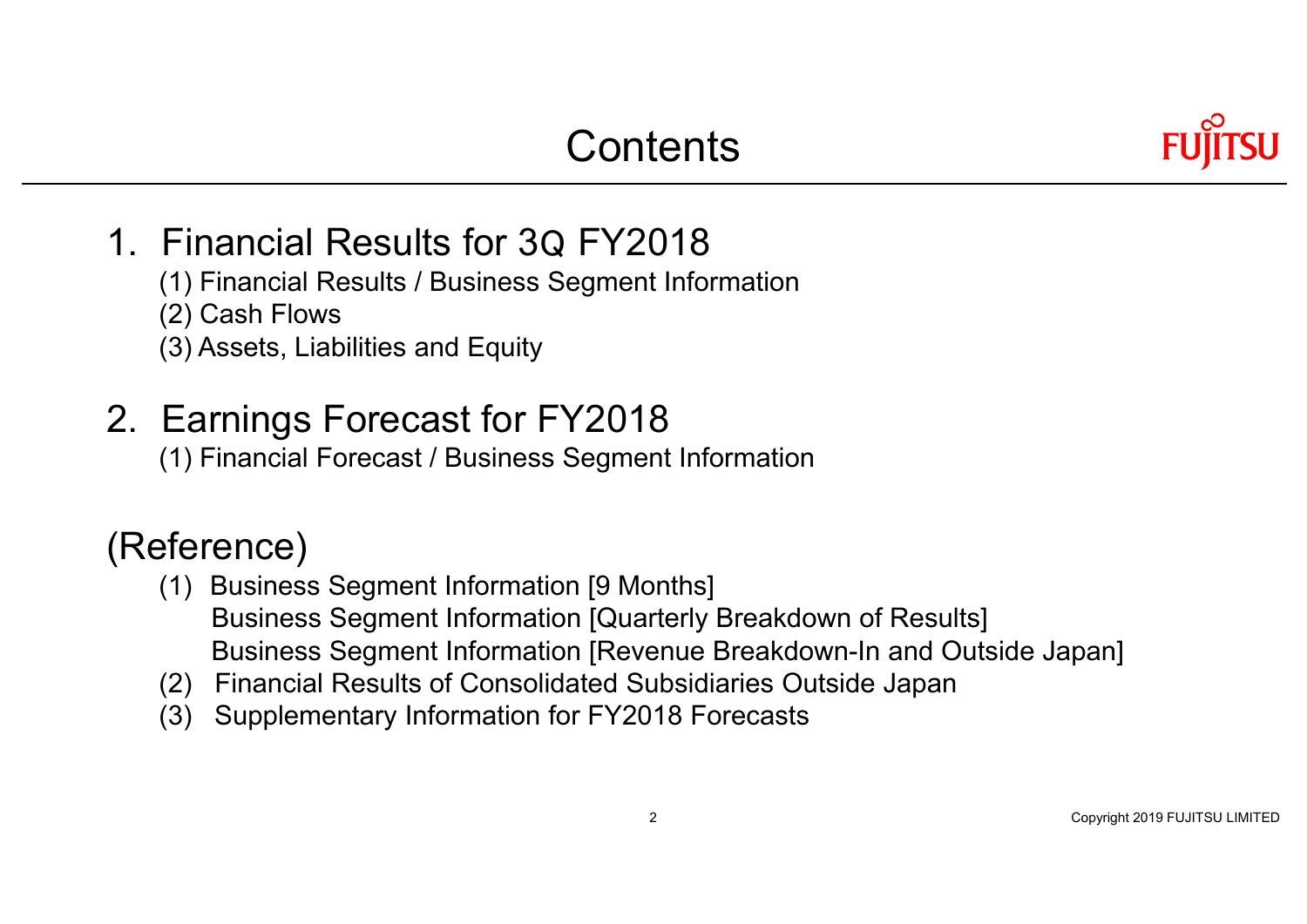# 1.Financial Results

### Financial Results<br>for 3Q FY2018 **Financial Results** [3Q]



|                                                                      |                                                            |           |           |           | (Billions of yen) |
|----------------------------------------------------------------------|------------------------------------------------------------|-----------|-----------|-----------|-------------------|
|                                                                      |                                                            | 3Q FY2017 | 3Q FY2018 | Change    |                   |
|                                                                      |                                                            | (Actual)  | (Actual)  |           | (%)               |
|                                                                      | Revenue                                                    | 1,003.1   | 977.3     | $-25.8$   | $-2.6$            |
| Continuing                                                           | <b>Operating Profit</b>                                    | 10.5      | $-28.7$   | $-39.2$   |                   |
|                                                                      | [Business Model Transformation Expenses]                   | $\sim$    | $[-43.6]$ | $[-43.6]$ |                   |
|                                                                      | [Operating Profit Margin]                                  | $[1.0\%]$ | $[-2.9%]$ | $[-3.9%]$ |                   |
| Operations                                                           | Financial income (expenses), etc                           | 2.5       | 2.8       | 0.3       | 13.9              |
|                                                                      | <b>Profit for the Period</b><br><b>Before Income Taxes</b> | 13.0      | $-25.8$   | $-38.9$   |                   |
| <b>Profit for the Period</b><br>Attributable to Owners of the Parent |                                                            | 11.9      | $-29.6$   | $-41.6$   |                   |

### Exchange Rate

| $ U.S.$ dollar / Yen       | 113  | 113  | $\overline{\phantom{0}}$ |        |
|----------------------------|------|------|--------------------------|--------|
| Euro / Yen                 | 133  | 129  | -4                       | $-3.0$ |
| <b>British pound / Yen</b> | 150  | 145  | -ე                       | $-3.3$ |
| Euro / U.S. dollar         | 1.18 | 1.14 | $-0.04$                  | $-3.4$ |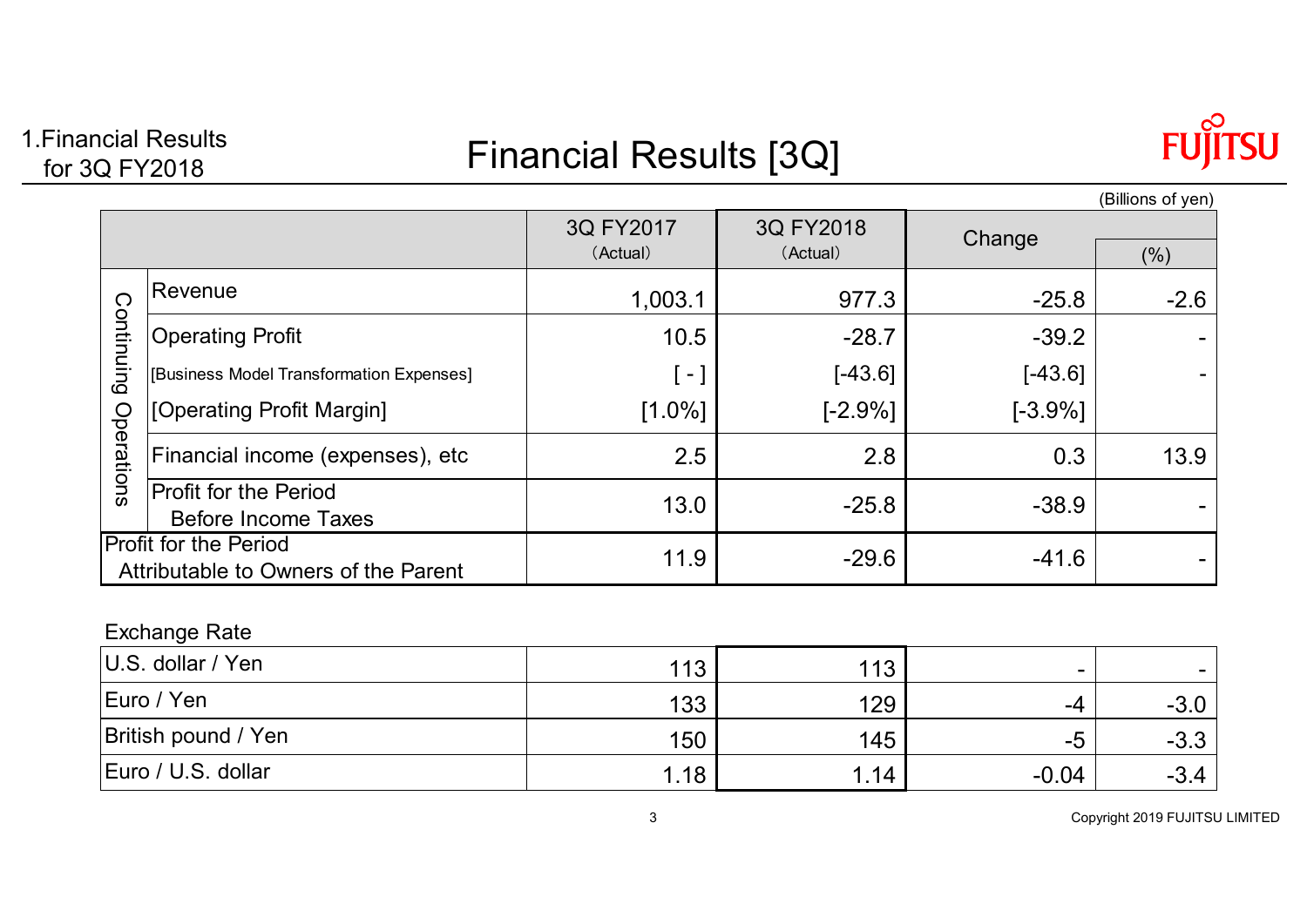

#### **[Revenue]**

Excl. restructuring : Approx. +11.0 billion yen Revenue rose, particularly for services in Japan. Impact of restructuring : Approx. -37.0 billion yen Impact from restructuring of the PC and mobile device businesses

#### **[Operating Profit] Decrease of 39.2billion yen**

- Excl. special items : Approx. +9.0 billion yen Primarily for services and system products in Japan.
- Special items : Approx. -48.1 billion yen
	- ① Business model transformation expenses : Approx. -43.6 billion yen
		- Reorganization of product business in Europe: Approx. -39.0 billion yen (incl. closure of Augsburg site in Germany : Approx. -36.0 billion yen)
		- Reorganization of manufacturing structure: Approx. -4.5 billion yen
	- ② Others: Approx. -4.5 billion yen
		- Restructuring PC and mobile device businesses and others

#### **[Financial income (expenses), etc.] Increase of 0.3 billion yen**

#### **[Profit for the Period Attributable to Owners of the Parent] Decrease of 41.6 billion yen**

Including gain on the sale of discontinued operations in the same period of the previous year, not recorded this year: Approx. -4.0 billion yen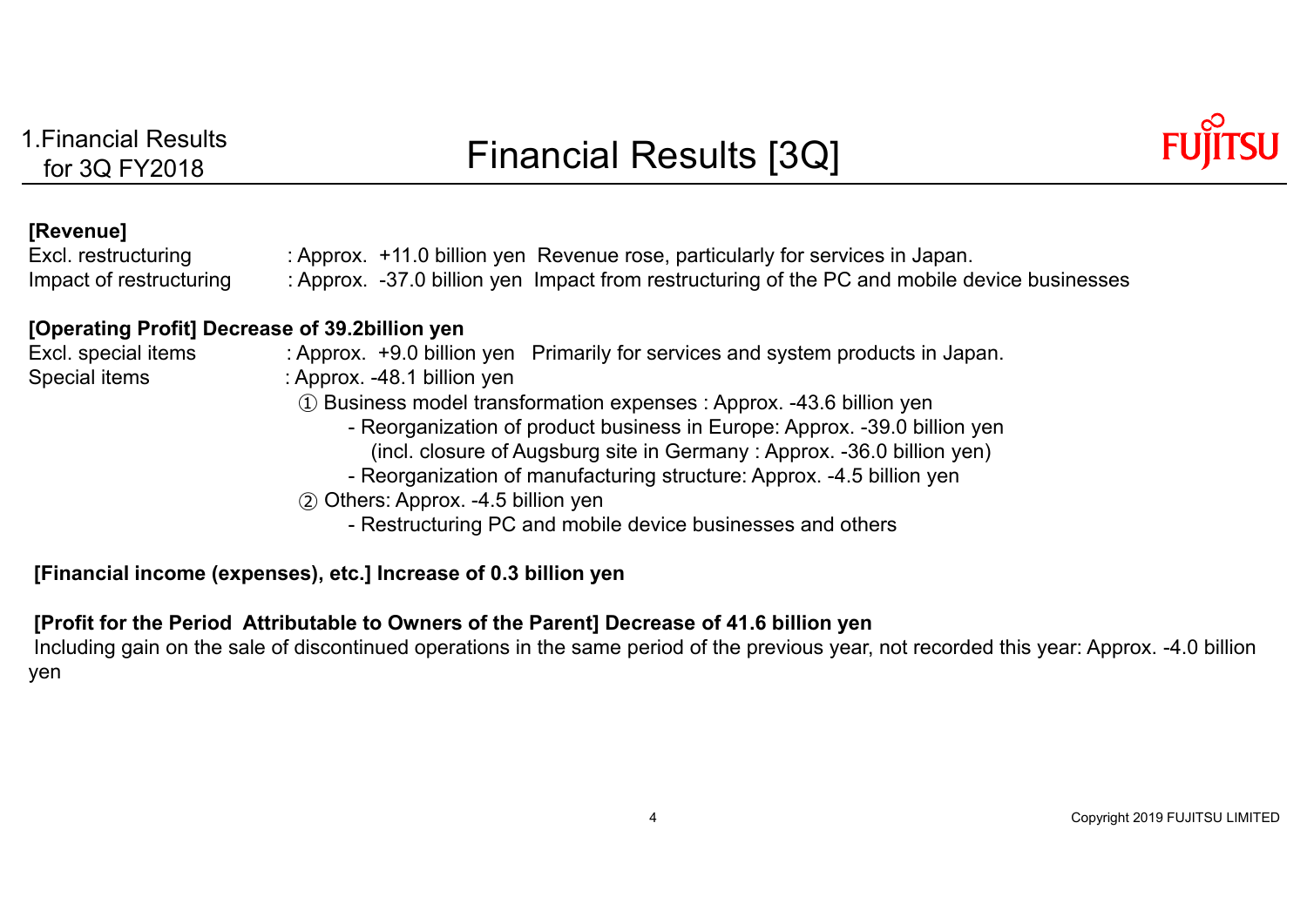# 1.Financial Results

### Financial Results<br>for 3Q FY2018 **Financial Results [9 Months]**



|                                                                      |                                                            |                                |                                |           | (Billions of yen) |
|----------------------------------------------------------------------|------------------------------------------------------------|--------------------------------|--------------------------------|-----------|-------------------|
|                                                                      |                                                            | 9 Months<br>FY2017<br>(Actual) | 9 Months<br>FY2018<br>(Actual) | Change    | (% )              |
|                                                                      | Revenue                                                    | 2,926.3                        | 2,811.8                        | $-114.5$  | $-3.9$            |
|                                                                      | <b>Operating Profit</b>                                    | 38.5                           | 66.5                           | 28.0      | 72.7              |
| Continuing                                                           | [Business Model Transformation Expenses]                   | $\left[ -\right]$              | $[-43.6]$                      | $[-43.6]$ |                   |
|                                                                      | [Operating Profit Margin]                                  | $[1.3\%]$                      | $[2.4\%]$                      | $[1.1\%]$ |                   |
| Operations                                                           | Financial income (expenses), etc                           | 33.8                           | 24.8                           | $-9.0$    | $-26.7$           |
|                                                                      | <b>Profit for the Period</b><br><b>Before Income Taxes</b> | 72.3                           | 91.3                           | 18.9      | 26.2              |
| <b>Profit for the Period</b><br>Attributable to Owners of the Parent |                                                            | 55.4                           | 51.4                           | $-3.9$    | $-7.2$            |
|                                                                      | <b>Exchange Rate</b>                                       |                                |                                |           |                   |
| U.S. dollar / Yen                                                    |                                                            | 112                            | 111                            | $-1$      | $-0.9$            |
| Euro / Yen                                                           |                                                            | 129                            | 129                            | -         |                   |
| British pound / Yen                                                  |                                                            | 146                            | 146                            |           |                   |
| Euro / U.S. dollar                                                   |                                                            | 1.15                           | 1.17                           | 0.02      | 1.7               |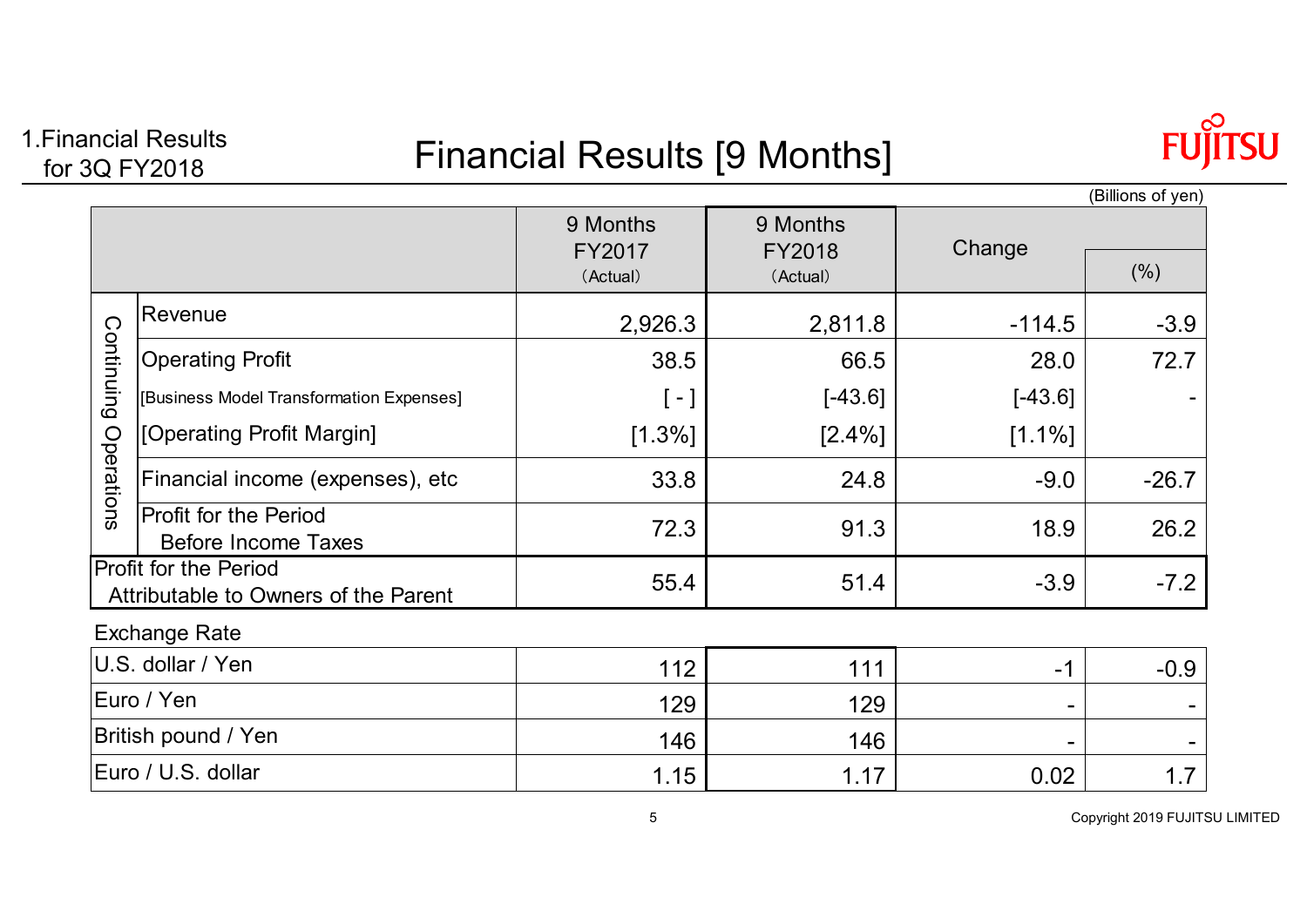

#### **[Revenue]**

Excl. restructuring : Approx. +10.0 billion yen Revenue rose, particularly in services in Japan. Impact of restructuring  $\qquad$  : Approx. -125.0 billion yen Impact from restructuring of the PC and mobile device businesses

#### **[Operating Profit] Increase of 28.0 billion yen**

- Excl. special items : Approx. +9.0 billion yen Primarily in services and system products in Japan.
- Special items : Approx. +19.0 billion yen
	- ① Impact of revision to the retirement benefit plan: Approx. +90.0 billion yen
	- ② Business model transformation expenses : Approx. -43.6 billion yen
	- ③ Impact of the sales of businesses: Approx. -27.7 billion yen
		- Impact of restructuring PC and mobile device businesses: Approx. -19.0 billion yen
		- Impact of the sales of businesses: Approx. -8.7 billion yen Impact on profit comparison for this year from the gain recorded the previous year : -17.0 billion yen Impact on profit recorded this year : +8.3billion yen

#### **[Financial income (expenses), etc.] Decrease of 9.0 billion yen**

- Gain on the sale of shares accompanying the unwinding of cross-shareholdings in the same period of the previous year, not recorded this year: -27.3 billion yen
- Impact of the revaluation of shares still held in accordance with the majority sale of the PC business: Approx.+11.5 billion yen (Total gain on the sale of the PC business: +23.0 billion yen, operating profit: +11.5 billion yen, financial income +11.5 billion yen)

#### **[Profit for the Period Attributable to Owners of the Parent] Decrease of 3.9 billion yen**

Including gain on the sale of discontinued operations in the same period of the previous year not recorded this year: Approx. -4.0 billion yen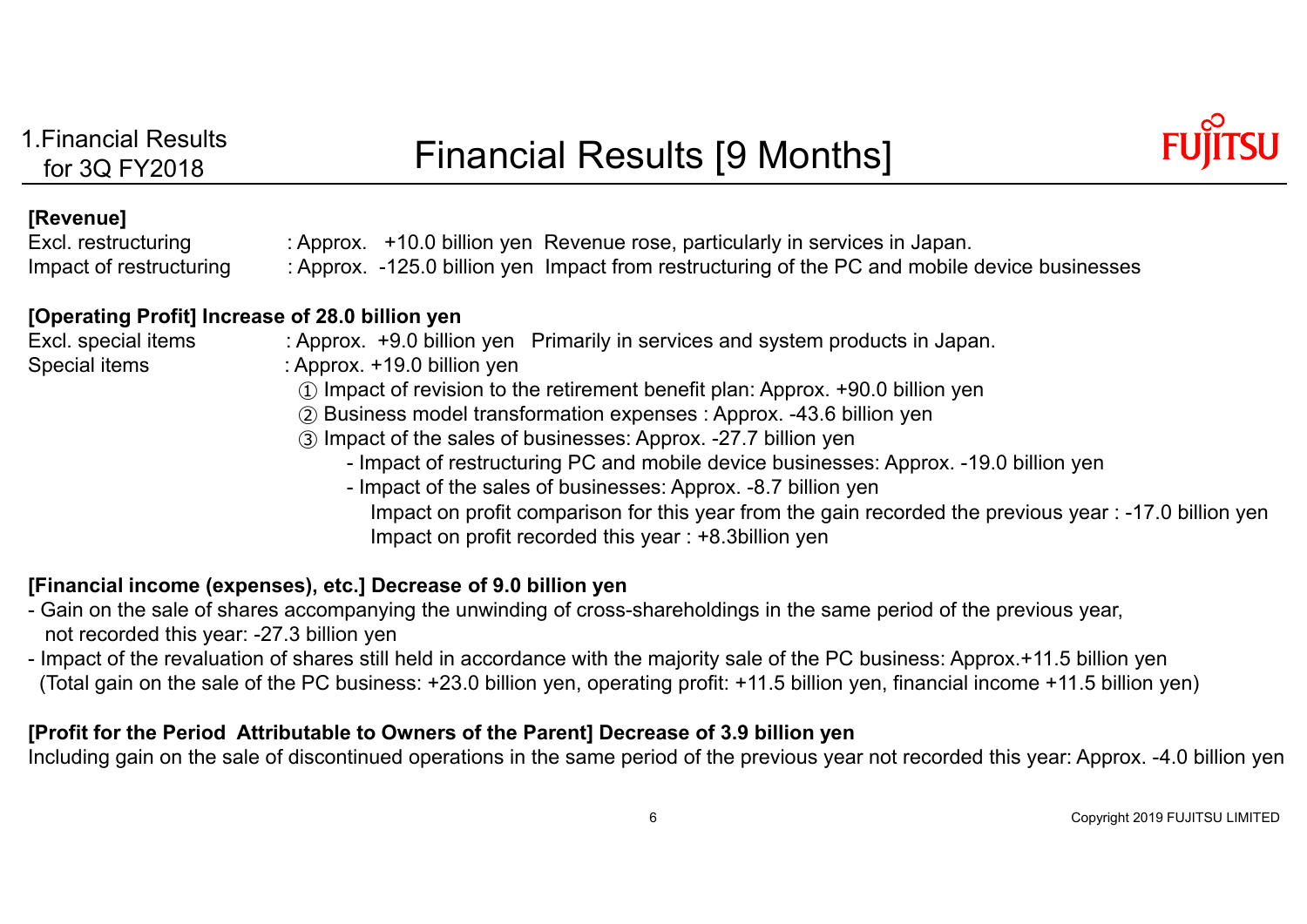# 1. Financial Results Factors Behind Change in Operating Profit for 3Q FY2018



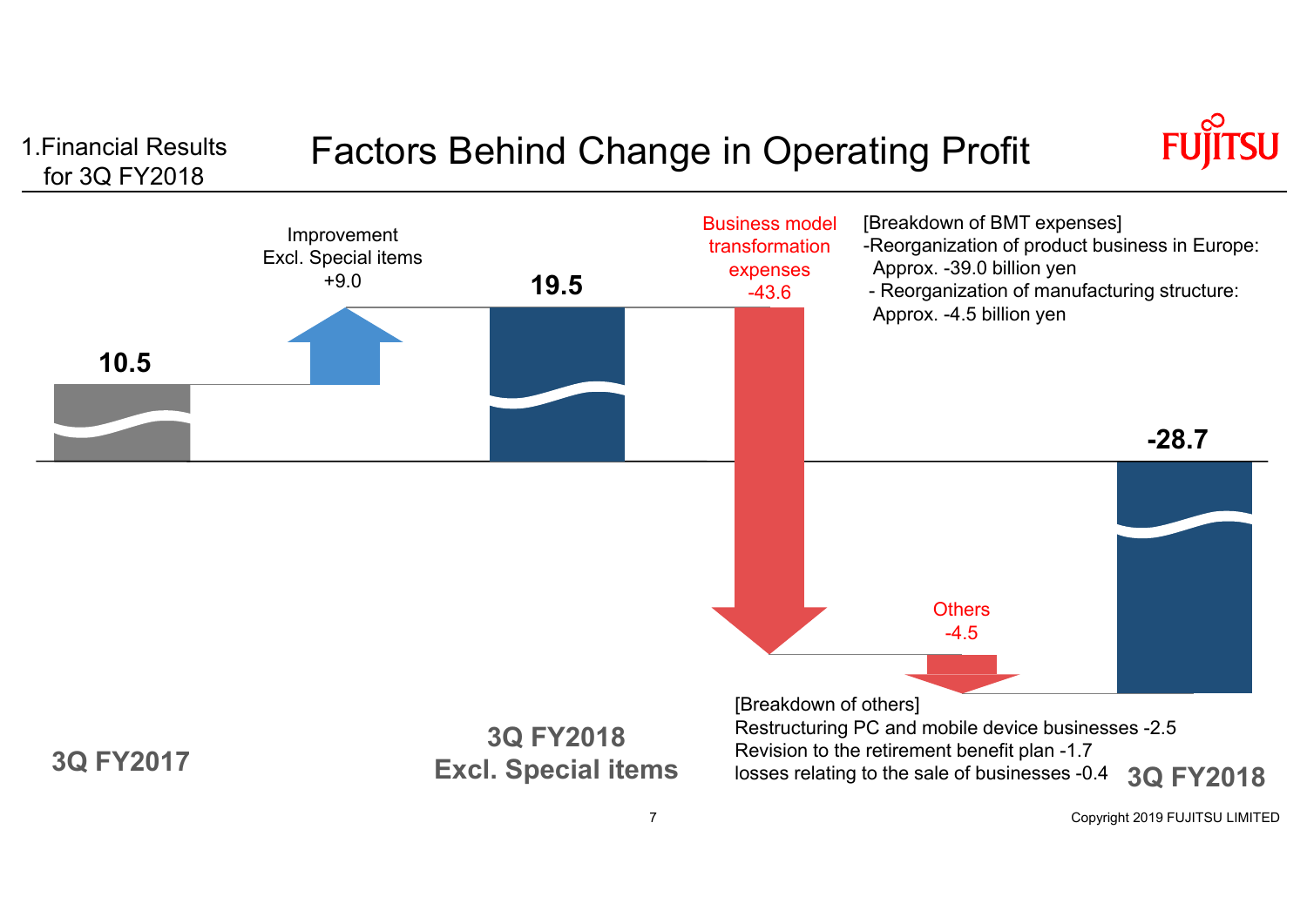

|                          |                                 |                       |                        |                       |                        |         | ווט א וט טווטשן,       |
|--------------------------|---------------------------------|-----------------------|------------------------|-----------------------|------------------------|---------|------------------------|
|                          |                                 | 3Q FY2017<br>(Actual) | <b>BMT</b><br>Expenses | 3Q FY2018<br>(Actual) | <b>BMT</b><br>Expenses | Change  | <b>BMT</b><br>Expenses |
|                          | <b>Technology Solutions</b>     | 740.1                 |                        | 764.3                 |                        | 24.2    |                        |
|                          | <b>Services</b>                 | 636.9                 |                        | 661.3                 |                        | 24.4    |                        |
|                          | <b>System Platforms</b>         | 103.2                 |                        | 103.0                 |                        | $-0.1$  |                        |
| Revenue                  | <b>Ubiquitous Solutions</b>     | 165.9                 | -                      | 123.1                 |                        | $-42.7$ |                        |
|                          | <b>Device Solutions</b>         | 141.7                 |                        | 133.1                 |                        | $-8.6$  |                        |
|                          | Other/Elimination and Corporate | $-44.6$               |                        | $-43.2$               |                        | 1.3     |                        |
|                          | Total                           | 1,003.1               |                        | 977.3                 |                        | $-25.8$ |                        |
|                          | <b>Technology Solutions</b>     | 29.5                  |                        | 18.9                  | $-24.4$                | $-10.5$ | $-24.4$                |
|                          | <b>Services</b>                 | 29.7                  |                        | 37.4                  | $-1.1$                 | 7.7     | $-1.1$                 |
|                          | <b>System Platforms</b>         | $-0.1$                |                        | $-18.5$               | $-23.2$                | $-18.3$ | $-23.2$                |
| OPPI                     | <b>Ubiquitous Solutions</b>     | 0.9                   | -                      | $-18.6$               | $-18.6$                | $-19.5$ | $-18.6$                |
| $\overline{\phantom{a}}$ | <b>Device Solutions</b>         | 4.2                   | -                      | 2.6                   | $-0.5$                 | $-1.5$  | $-0.5$                 |
|                          | Other/Elimination and Corporate | $-24.1$               | -                      | $-31.7$               |                        | $-7.5$  |                        |
|                          | Total                           | 10.5                  |                        | $-28.7$               | $-43.6$                | $-39.2$ | $-43.6$                |

(Billions of yen)

※BMT is an acronym for business model transformation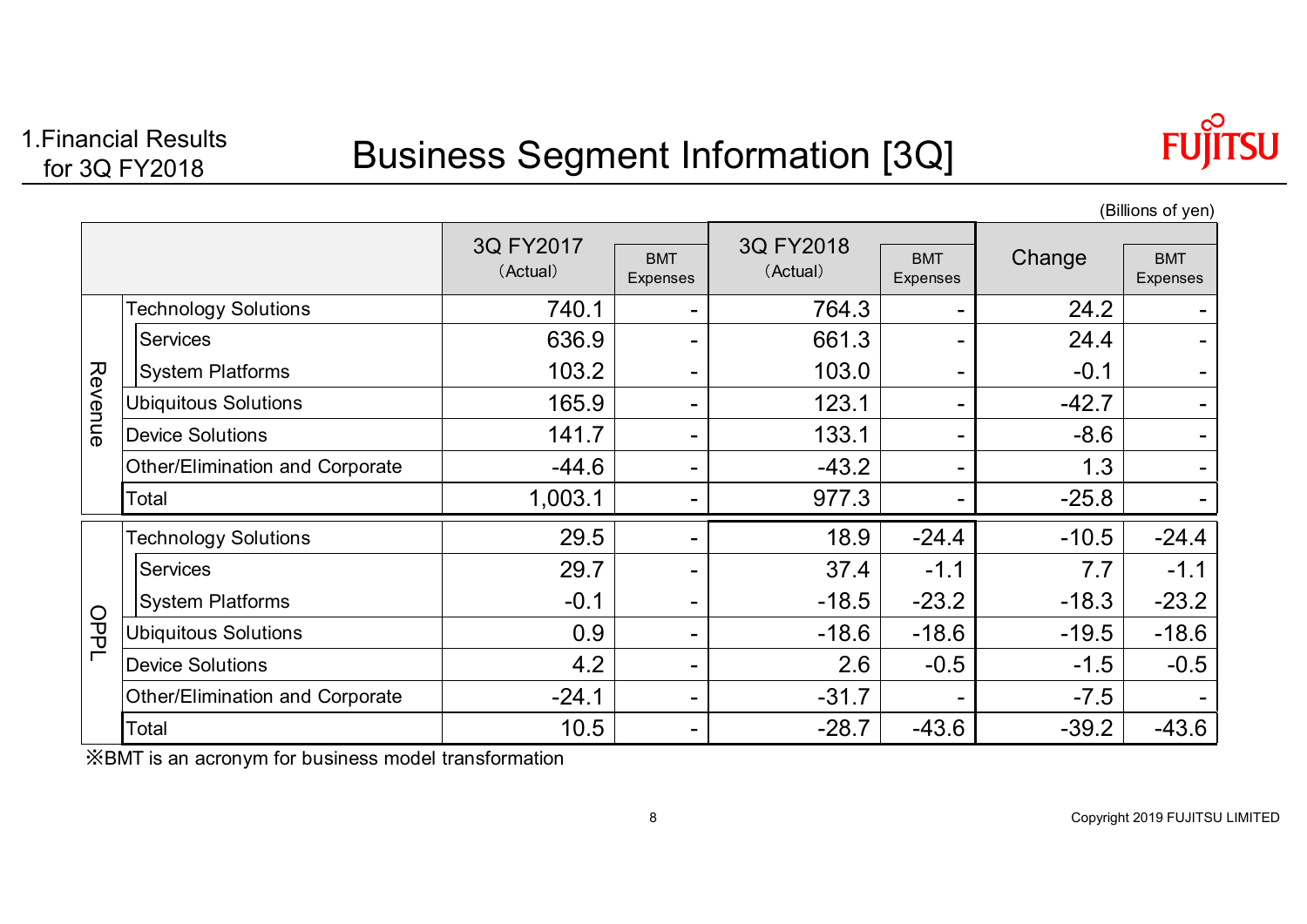

### Technology Solutions

|                   | JJ                            |                        | (Billions of yen) |            |         |
|-------------------|-------------------------------|------------------------|-------------------|------------|---------|
| <b>Technology</b> |                               | 3Q FY2017<br>3Q FY2018 |                   | Change     |         |
|                   | <b>Solutions</b>              | (Actual)               | (Actual)          |            | (% )    |
|                   | Revenue                       | 740.1                  | 764.3             | 24.2       | 3.3     |
|                   | <b>Services</b>               | 636.9                  | 661.3             | 24.4       | 3.8     |
|                   | System<br><b>Platforms</b>    | 103.2                  | 103.0             | $-0.1$     | $-0.2$  |
|                   | Operating profit              | 29.5                   | 18.9              | $-10.5$    | $-35.8$ |
|                   | [BMT Expenses]                | [ - ]                  | $[-24.4]$         | $[-24.4]$  |         |
|                   | [Operating profit]<br>margin] | $[4.0\%]$              | [2.5%]            | $[-1.5\%]$ |         |

Revenue (breakdown)

| Japan         | 470.4 | 501.0 | 30.5          | 6.5  |
|---------------|-------|-------|---------------|------|
| Outside Japan | 269.6 | 263.2 | ົ ^<br>$-0.5$ | -2.◡ |

#### **[Revenue]**

Services saw significant growth in Japan. System Platforms was in line with the previous year.

#### **[Operating Profit]**

Business model transformation expenses of 24.4 billion yen were recorded (related to the reorganization of Fujitsu's product business in Europe). Excluding that, operating profit rose by approximately 14.0 billion yen.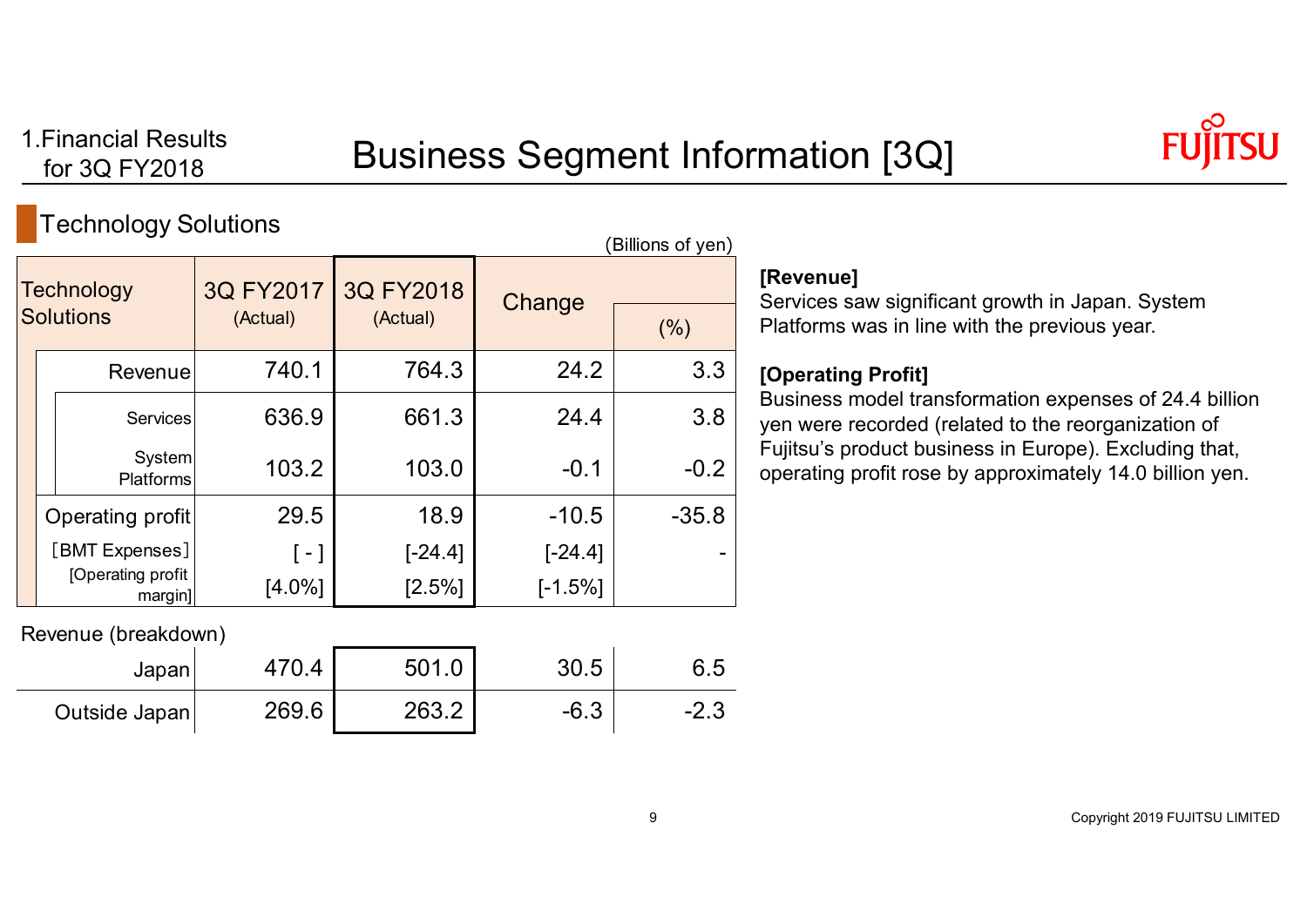

 $\sqrt{B}$ illions of  $\sqrt{B}$ 

### Technology Solutions (Services)

| BILIONS OF YELL) |                                   |                             |                             |                       |        |  |
|------------------|-----------------------------------|-----------------------------|-----------------------------|-----------------------|--------|--|
| <b>Services</b>  |                                   | 3Q FY2017<br>(Actual)       | 3Q FY2018<br>(Actual)       | Change                | (% )   |  |
|                  | Revenue                           | 636.9                       | 661.3                       | 24.4                  | 3.8    |  |
|                  | Solutions/SI                      | 243.1                       | 268.8                       | 25.7                  | 10.6   |  |
|                  | Infrastructure<br><b>Services</b> | 393.7                       | 392.4                       | $-1.3$                | $-0.3$ |  |
|                  |                                   | 29.7                        | 37.4                        | 7.7                   | 26.0   |  |
|                  | [Operating profit]                | $\lceil - \rceil$<br>[4.7%] | $[-1.1]$<br>[5.7%]          | $[-1.1]$<br>$[1.0\%]$ |        |  |
|                  |                                   | [BMT Expenses]              | Operating profit<br>margin] |                       |        |  |

Revenue (breakdown)

| Japan         | 399.       | 129.8 |            | ►<br> |
|---------------|------------|-------|------------|-------|
| Outside Japan | つつつ<br>∠∪≀ | つつ1   | ∽<br>-၁. . | -     |

### **[Revenue]**

### (Solutions/SI)

Revenue from the public sector increased, and revenues from the manufacturing industry as well as the retailing and distribution industry, which were strong last year, continued to increase.

Excluding the roughly 6.0 billion yen in additional revenue stemming from the transfer of the management of certain projects from the Infrastructure Services category, it was a new record level of revenue.

(Infrastructure Services)

In Japan, revenue continued to be strong. Outside Japan, weak performance continued in the US and Europe.

### **[Operating Profit]**

Business model transformation expenses of 1.1 billion yen were recorded. Excluding that, operating profit rose by approximately 8.8 billion yen, primarily driven by the impact of higher revenue in Japan.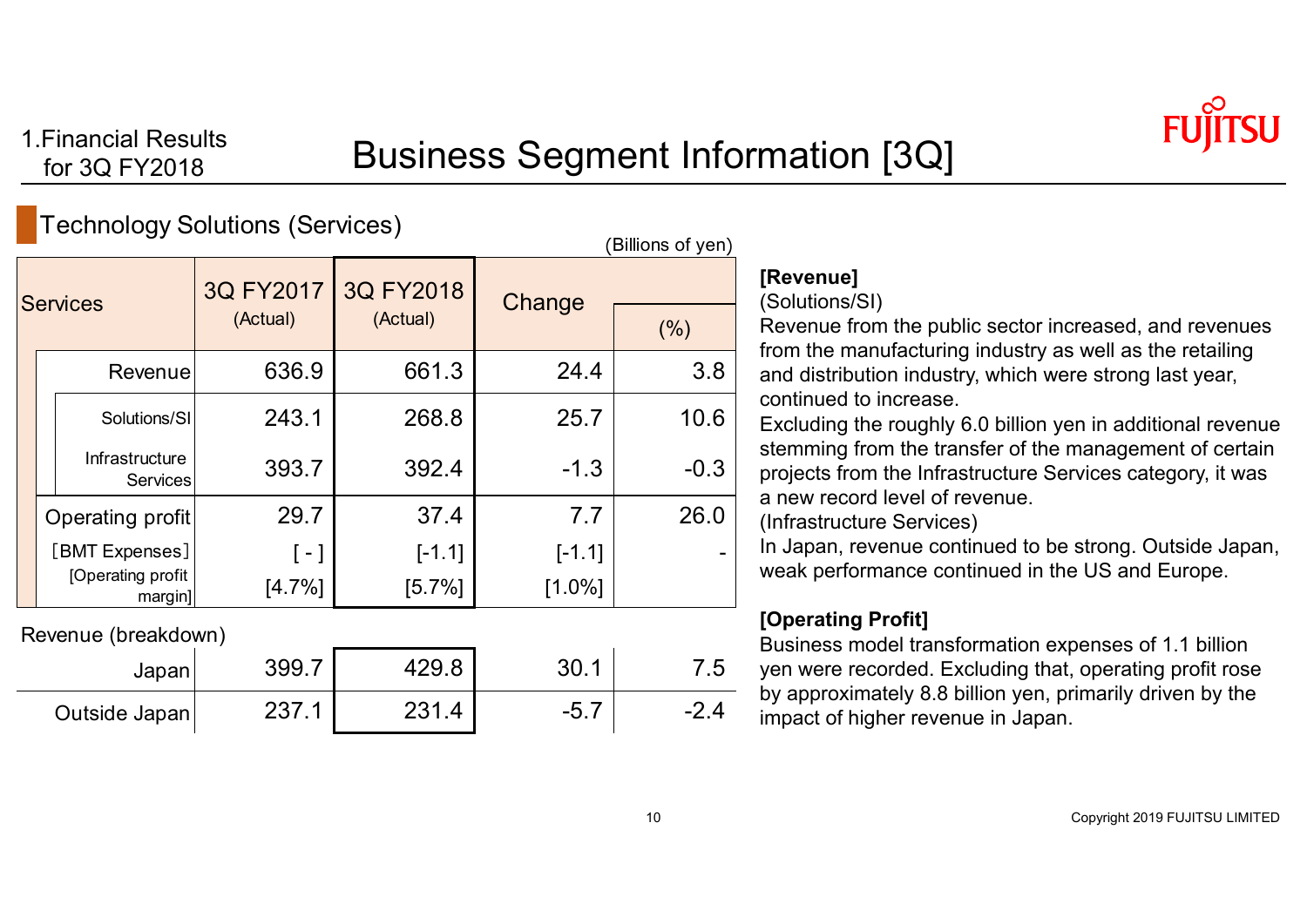

### Technology Solutions (System Platforms)

|                                   | (Billions of yen)                 |                       |                       |             |                          |
|-----------------------------------|-----------------------------------|-----------------------|-----------------------|-------------|--------------------------|
| <b>System</b><br><b>Platforms</b> |                                   | 3Q FY2017<br>(Actual) | 3Q FY2018<br>(Actual) | Change      | (%)                      |
|                                   | Revenue                           | 103.2                 | 103.0                 | $-0.1$      | $-0.2$                   |
|                                   | <b>System Products</b>            | 54.5                  | 57.4                  | 2.8         | 5.1                      |
|                                   | <b>Network</b><br><b>Products</b> | 48.6                  | 45.6                  | $-2.9$      | $-6.1$                   |
|                                   | Operating profit                  | $-0.1$                | $-18.5$               | $-18.3$     |                          |
|                                   | [BMT Expenses]                    | $\lceil - \rceil$     | $[-23.2]$             | $[-23.2]$   | $\overline{\phantom{a}}$ |
|                                   | [Operating profit]<br>margin]     | $[-0.2%]$             | $[-18.0\%]$           | $[-17.8\%]$ |                          |

Revenue (breakdown)

| Japan         | , v.,      | 74<br>-4<br>. | Δ      | ს.6  |
|---------------|------------|---------------|--------|------|
| Outside Japan | າດ<br>32.4 | 1.8<br>O 4.   | $-0.6$ | -1.9 |

#### **[Revenue]**

(System Products)

In addition to a continued rise in revenue from x86 servers both inside and outside Japan, revenue from software also rose.

(Network Products)

Revenue fell due to continued weak sales of mobile phone base stations and other products.

#### **[Operating Profit]**

Business model transformation expenses of 23.2 billion yen were recorded. Excluding that, operating profit rose by approximately 5.0 billion yen. In addition to the impact of higher revenue from x86 servers, operating profit also rose due to an improved product mix with higher revenue from software.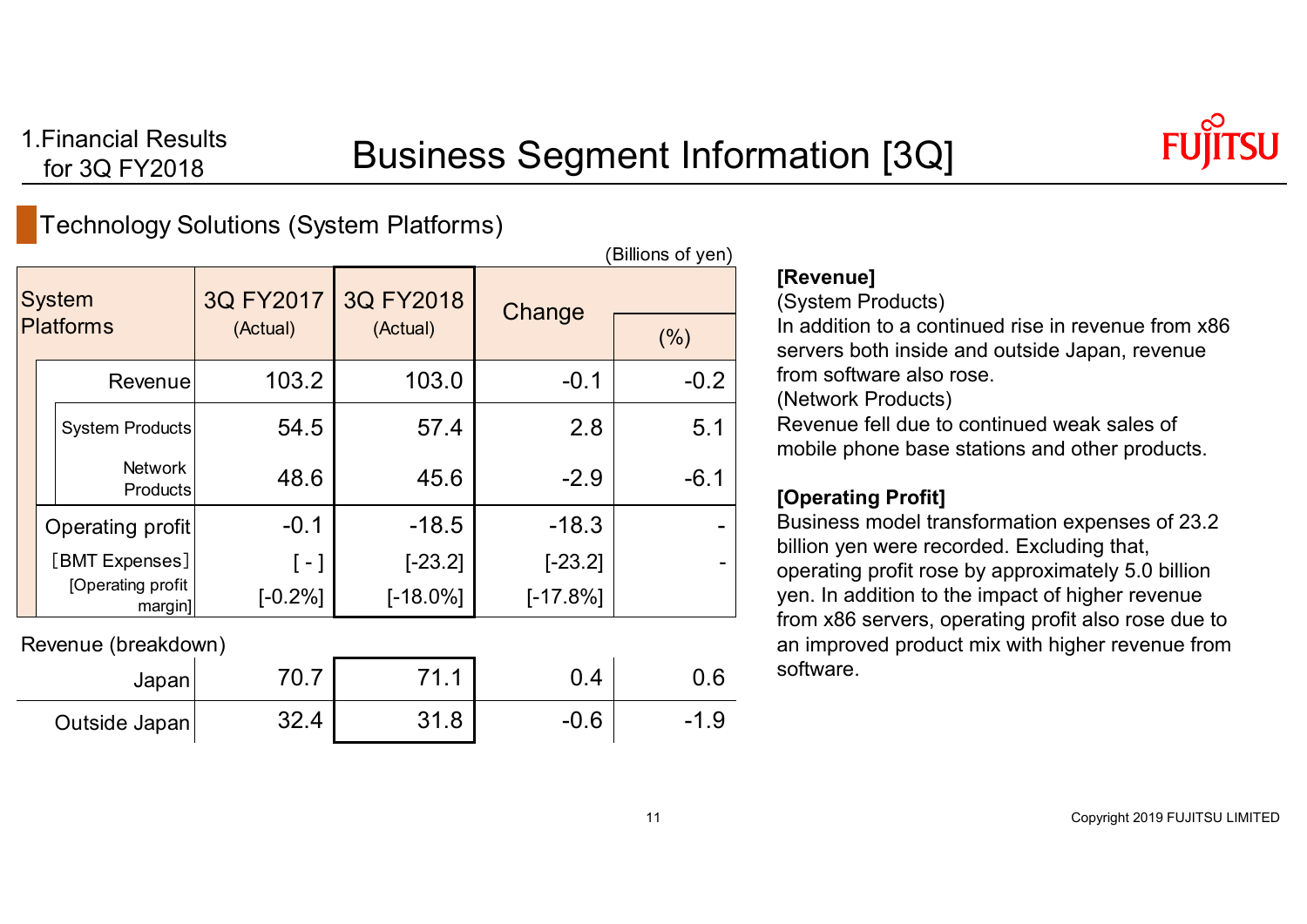$(Dillione of von)$ 



### Ubiquitous Solutions

|                              |                       |                       |            | <b>DIIIUID UI YUII</b> |
|------------------------------|-----------------------|-----------------------|------------|------------------------|
| Ubiquitous<br>Solutions      | 3Q FY2017<br>(Actual) | 3Q FY2018<br>(Actual) | Change     | (%)                    |
| Revenue                      | 165.9                 | 123.1                 | $-42.7$    | $-25.8$                |
| Operating profit             | 0.9                   | $-18.6$               | $-19.5$    |                        |
| [BMT Expenses]               | $-1$                  | $[-18.6]$             | $[-18.6]$  |                        |
| [Operating profit<br>margin] | $[0.6\%]$             | $[-15.1\%]$           | $[-15.7%]$ |                        |

Revenue (breakdown)

| Japan         | 121.5<br>イワイ   | 86.4         | $-35.0$    | $-28.9$ |
|---------------|----------------|--------------|------------|---------|
| Outside Japan | $\sim$<br>44.3 | 26.<br>ו .טט | 7.6<br>- 1 | -17.3   |

#### **[Revenue]**

Revenue fell by approximately 37.0 billion yen due to the impact of the decline in revenue from business restructuring.

The impact is from the restructuring of the mobile phone business and the fact that revenue from the consumer PC business is no longer consolidated.

Excluding the impact of restructuring, revenue fell by approximately 4.5%, due to a fall in revenue from enterprise PCs in Europe.

#### **[Operating Profit]**

Business model transformation expenses of 18.6 billion yen were recorded. Excluding that, operations are essentially break-even in Q3.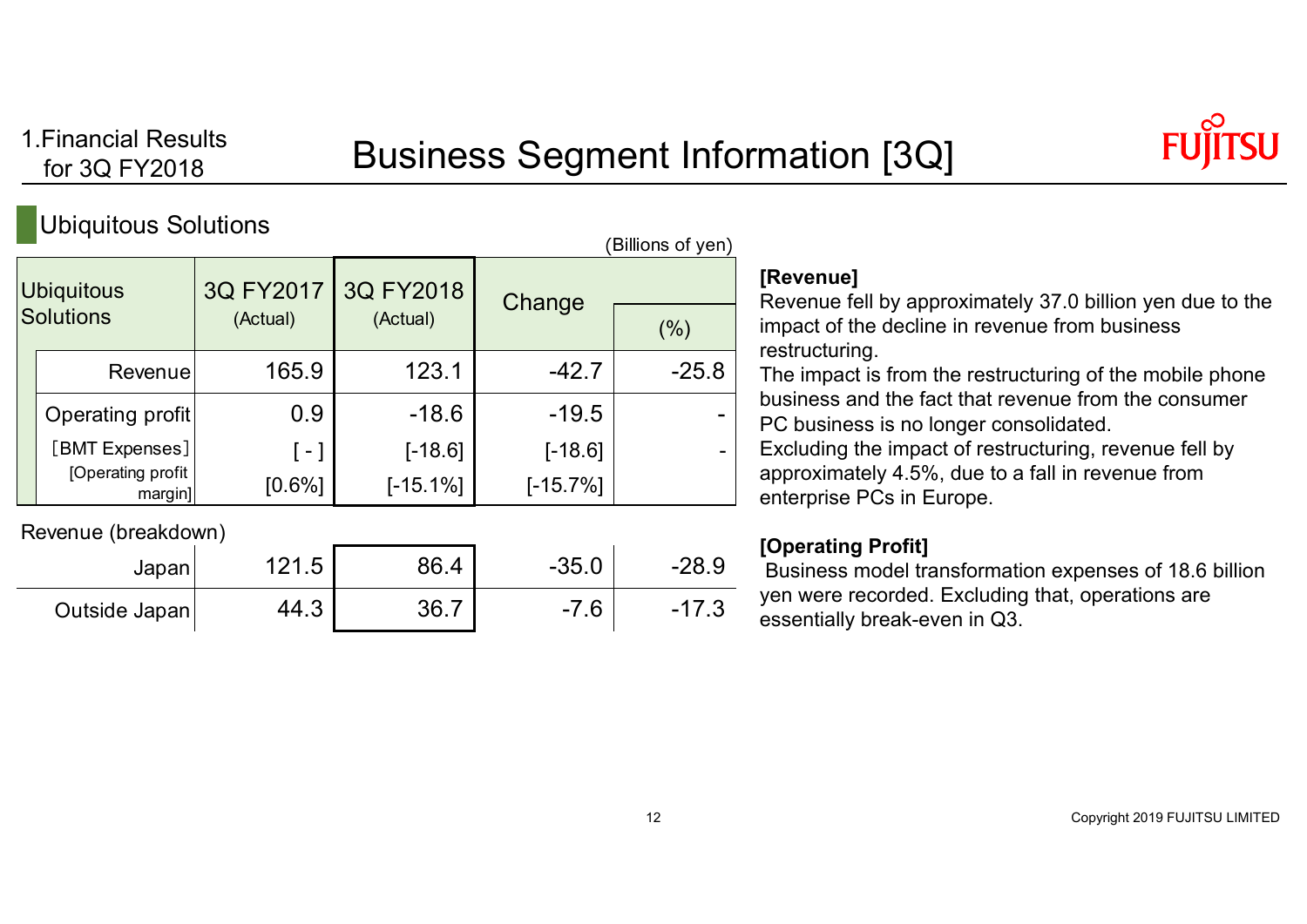

### Device Solutions

| (Billions of yen)       |                               |                       |                       |            |         |  |  |  |
|-------------------------|-------------------------------|-----------------------|-----------------------|------------|---------|--|--|--|
| <b>Device Solutions</b> |                               | 3Q FY2017<br>(Actual) | 3Q FY2018<br>(Actual) | Change     | (%)     |  |  |  |
|                         |                               |                       |                       |            |         |  |  |  |
|                         | Revenue                       | 141.7                 | 133.1                 | $-8.6$     | $-6.1$  |  |  |  |
|                         | LSI                           | 68.9                  | 64.7                  | $-4.1$     | $-6.0$  |  |  |  |
|                         | Electronic<br>Components      | 73.1                  | 68.6                  | $-4.5$     | $-6.2$  |  |  |  |
|                         | Operating profit              | 4.2                   | 2.6                   | $-1.5$     | $-37.4$ |  |  |  |
|                         | [BMT Expenses]                | [ - ]                 | $[-0.5]$              | $[-0.5]$   |         |  |  |  |
|                         | [Operating profit]<br>margin] | $[3.0\%]$             | $[2.0\%]$             | $[-1.0\%]$ |         |  |  |  |

Revenue (breakdown)

| Japan         | 68.7 | ຼດ<br>J _ . | $-6.6$    | $-9.6$ |
|---------------|------|-------------|-----------|--------|
| Outside Japan | 2.9  | 0.9         | ◠<br>-4.U | $-2.8$ |

### **[Revenue]**

(LSI devices)

Overall demand for LSI devices for smartphones remained low, and poor sales continued.

(Electronic components)

There were continued weak sales of components for semiconductor manufacturing equipment and PCs.

#### **[Operating Profit]**

Business model transformation expenses of 0.5 billion yen were recorded.

Excluding that, operating profit fell by 1.0 billion yen, due to the impact of lower overall demand for both LSI devices and electronic components.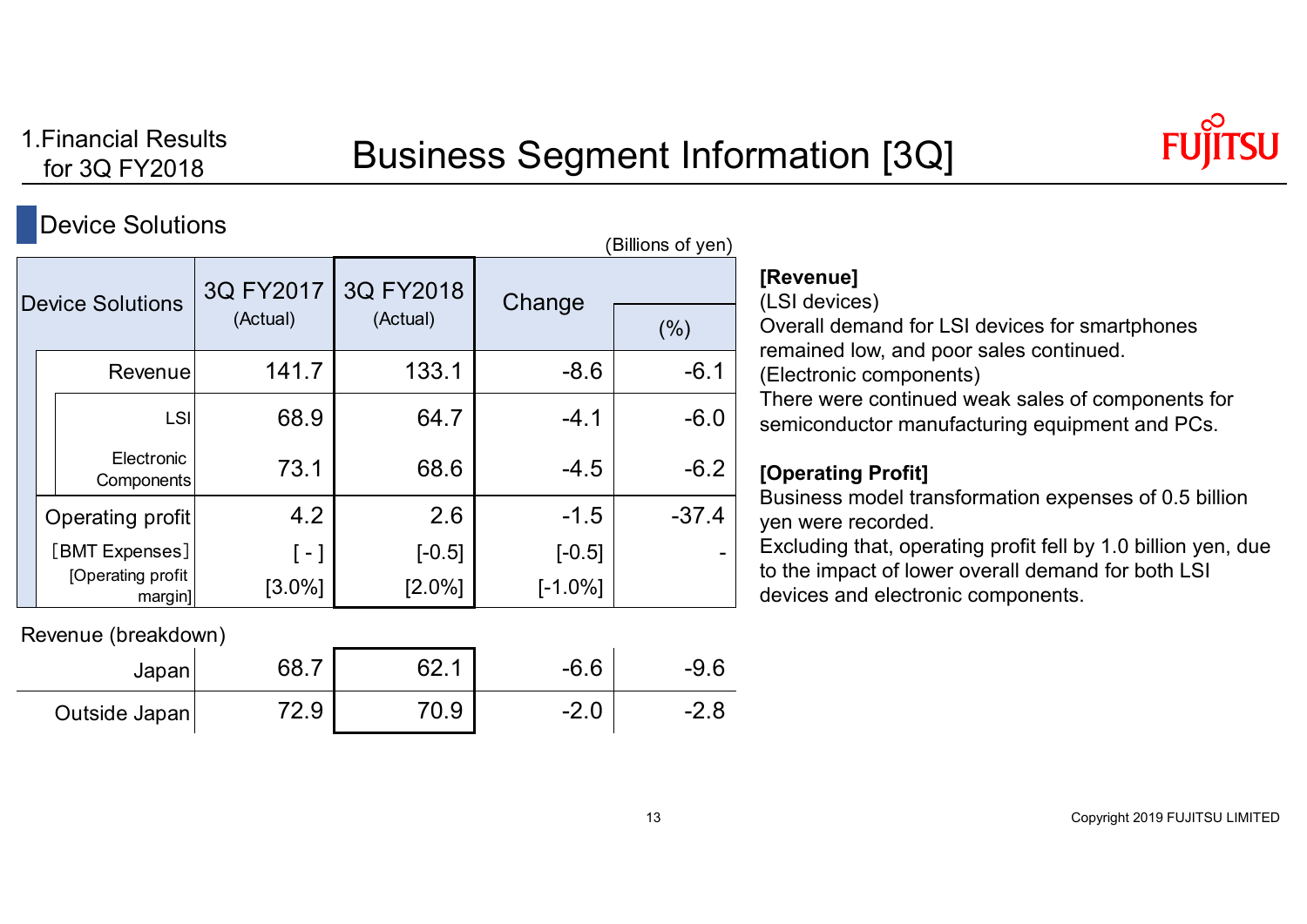# 1.Financial Results<br>for 3Q FY2018 **Cash Flows**



|                                                         | 9 Months<br>FY2017<br>(Actual) | 9 Months<br><b>FY2018</b><br>(Actual) | (Billions of yen)<br>Change |
|---------------------------------------------------------|--------------------------------|---------------------------------------|-----------------------------|
| Cash flows from operating activities                    | 70.9                           | 16.3                                  | $-54.5$                     |
| Cash flows from investing activities<br>П               | $-37.5$                        | 17.1                                  | 54.6                        |
| $I + II$ Free Cash Flow                                 | 33.3                           | 33.4                                  | 0.1                         |
| Cash flows from financing activities<br>Ш               | $-32.3$                        | $-102.3$                              | $-70.0$                     |
| Cash and Cash Equivalents at End of Period<br><b>IV</b> | 388.9                          | 383.5                                 | $-5.3$                      |

#### **[Cash flows from operating activities]**

Net cash flows fell by 54.5 billion yen from the previous year due to an increase in outflows for tax expenses in light of the previous year's profits, as well as an increase in inventory due to a major business deal in the fourth quarter.

#### **[Cash flows from investing activities]**

For investing activities, cash inflows exceeded cash outflows, resulting in a net inflow, due to the impact of the sale of common shares as part of the unwinding of cross shareholding arrangements, as well as the majority sale of the PC business and a semiconductor subsidiary.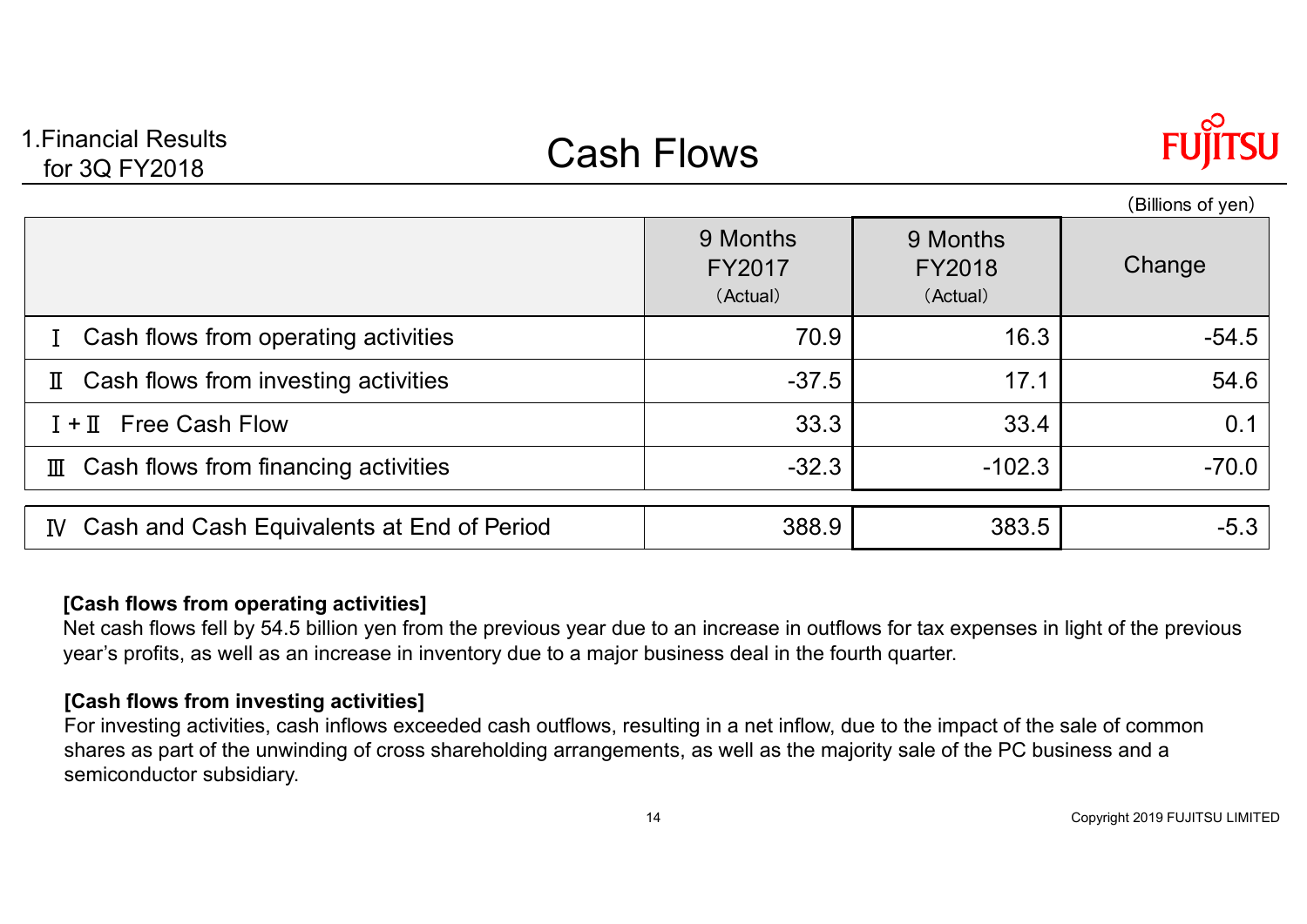

|                                                       |                           |                     | (Billions of yen) |
|-------------------------------------------------------|---------------------------|---------------------|-------------------|
|                                                       | Year-end<br><b>FY2017</b> | End of<br>3Q FY2018 | Change            |
| <b>Total Assets</b>                                   | 3,121.5                   | 2,992.1             | $-129.3$          |
| <b>Total Liabilities</b>                              | 1,916.6                   | 1,805.0             | $-111.5$          |
| <b>Total Equity</b>                                   | 1,204.9                   | 1,187.1             | $-17.7$           |
| Total Equity Attributable to Owners of the Parent     | 1,087.7                   | 1,066.4             | $-21.3$           |
| Reference: Financial Indices                          |                           |                     |                   |
| <b>Interest-bearing Loans</b>                         | 402.2                     | 344.7               | $-57.5$           |
| Net Interest-bearing Loans                            | $-50.2$                   | $-17.5$             | 32.7              |
| D/E Ratio (Times)                                     | 0.37                      | 0.32                | $-0.05$           |
| Net D/E Ratio (Times)                                 | $-0.05$                   | $-0.02$             | 0.03              |
| Equity Attributable to Owners of the Parent Ratio (%) | 34.8                      | 35.6                | 0.8               |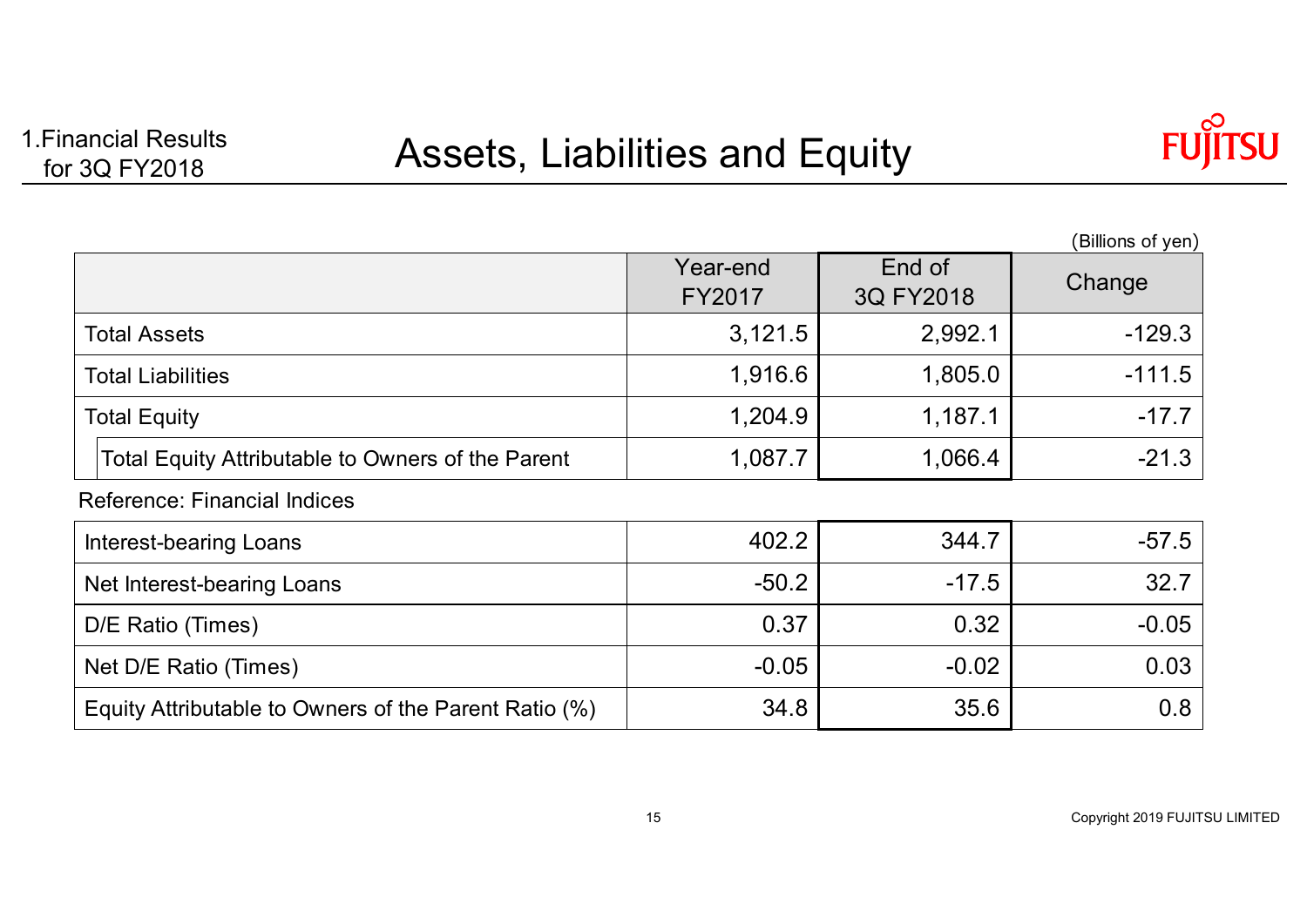# 2.Earnings Forecast for FY2018 Financial Forecast

|                       |                                                             |                    | FY2018(Forecast)   |                                    |            |         |
|-----------------------|-------------------------------------------------------------|--------------------|--------------------|------------------------------------|------------|---------|
|                       |                                                             | FY2017<br>(Actual) | Current<br>Forcast | Change vs.<br>Previous<br>Forecast | Change     | (%)     |
|                       | Revenue                                                     | 4,098.3            | 3,900.0            | $\overline{\phantom{0}}$           | $-198.3$   | $-4.8$  |
| Continuing Operations | <b>Operating Profit</b>                                     | 182.4              | 140.0              |                                    | $-42.4$    | $-23.3$ |
|                       | [Operating Profit Margin]                                   | [4.5%]             | $[3.6\%]$          | $\lceil -\% \rceil$                | $[-0.9\%]$ |         |
|                       | Profit for the Year Attributable to<br>Owners of the Parent | 169.3              | 110.0              | $\overline{\phantom{0}}$           | $-59.3$    | $-35.0$ |

Exchange Rate (\* Exchange rates which are currently forecasted for the fourth quarter.)

| $ U.S.$ dollar / Yen           | 111   | $\ast$ | 105   | -6                       | $-5.4$ |
|--------------------------------|-------|--------|-------|--------------------------|--------|
| Euro / Yen                     | 130   | $\ast$ | 130   | $\overline{\phantom{0}}$ |        |
| British pound / Yen            | 147   | $\ast$ | 145   | $-2$                     | $-1.4$ |
| Euro / U.S. dollar             | 1.17  | $\ast$ | 1.10  | $-0.07$                  | $-6.0$ |
| Ratio of Revenue Outside Japan | 36.8% |        | 37.7% | 0.9%                     |        |

(Billions of yen)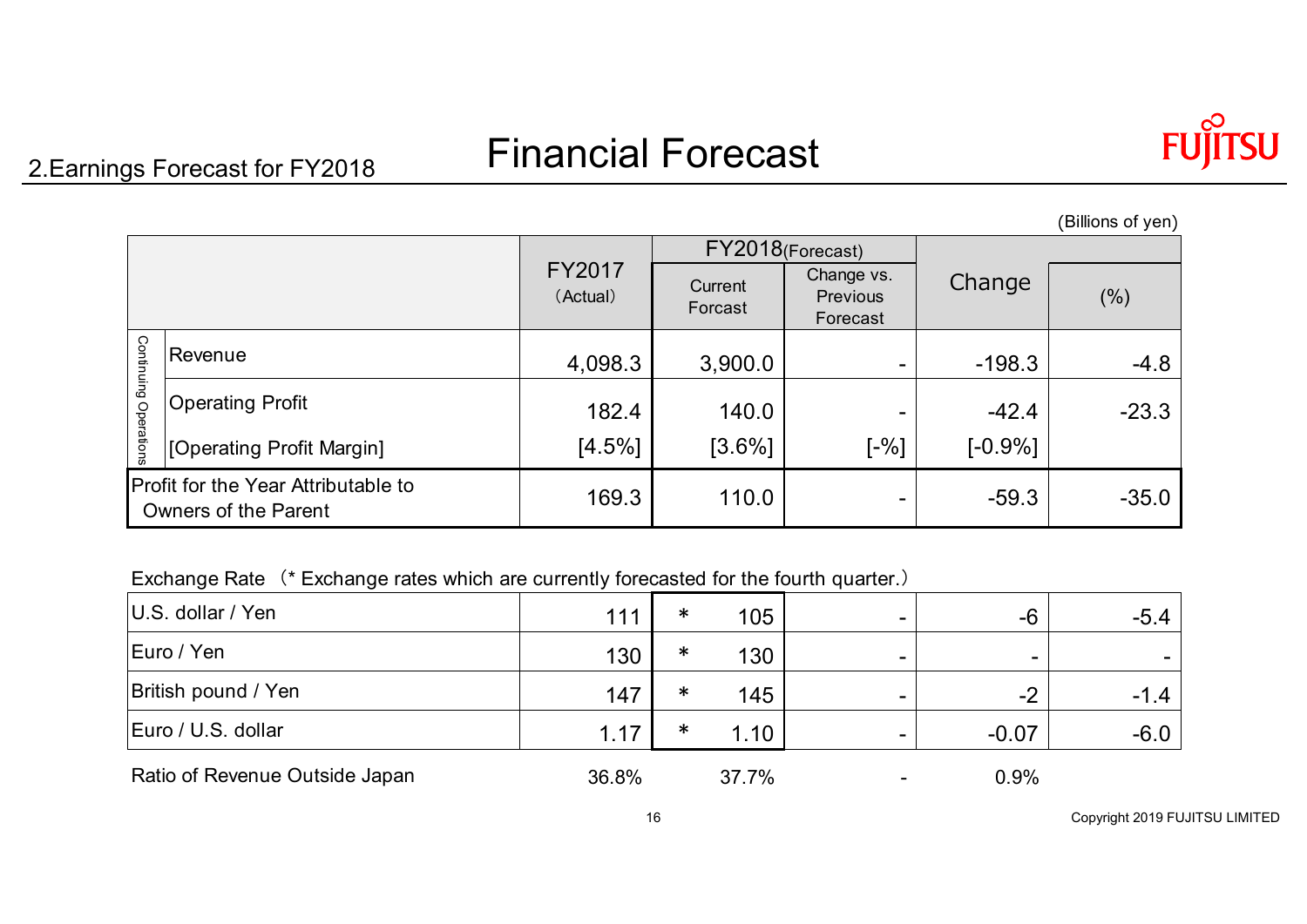# 2.Earnings Forecast for FY2018 Financial Forecast

| Ш | r |
|---|---|

|         |                                                                                                                                                                                                                                                                                                                   |                    |                    |                                    |          | (Billions of yen) |
|---------|-------------------------------------------------------------------------------------------------------------------------------------------------------------------------------------------------------------------------------------------------------------------------------------------------------------------|--------------------|--------------------|------------------------------------|----------|-------------------|
|         |                                                                                                                                                                                                                                                                                                                   |                    |                    | FY2018 (Forecast)                  |          |                   |
|         | <b>Technology Solutions</b><br><b>Services</b><br><b>System Platforms</b><br><b>Ubiquitous Solutions</b><br><b>Other/Elimination and Corporate</b><br>Total<br><b>Technology Solutions</b><br><b>Services</b><br><b>System Platforms</b><br><b>Ubiquitous Solutions</b><br><b>Other/Elimination and Corporate</b> | FY2017<br>(Actual) | Current<br>Forcast | Change vs.<br>Previous<br>Forecast | Change   | (%)               |
|         |                                                                                                                                                                                                                                                                                                                   | 3,052.7            | 3,100.0            |                                    | 47.2     | 1.5               |
|         |                                                                                                                                                                                                                                                                                                                   | 2,598.3            | 2,640.0            |                                    | 41.6     | 1.6               |
|         |                                                                                                                                                                                                                                                                                                                   | 454.3              | 460.0              |                                    | 5.6      | 1.2               |
| Revenue |                                                                                                                                                                                                                                                                                                                   | 663.9              | 470.0              |                                    | $-193.9$ | $-29.2$           |
|         | <b>Device Solutions</b>                                                                                                                                                                                                                                                                                           | 560.0              | 540.0              |                                    | $-20.0$  | $-3.6$            |
|         |                                                                                                                                                                                                                                                                                                                   | $-178.2$           | $-210.0$           |                                    | $-31.7$  |                   |
|         |                                                                                                                                                                                                                                                                                                                   | 4,098.3            | 3,900.0            |                                    | $-198.3$ | $-4.8$            |
|         |                                                                                                                                                                                                                                                                                                                   | 189.3              | 205.0              | $-24.0$                            | 15.6     | 8.2               |
|         |                                                                                                                                                                                                                                                                                                                   | 163.4              | 194.0              | $-1.0$                             | 30.5     | 18.7              |
|         |                                                                                                                                                                                                                                                                                                                   | 25.9               | 11.0               | $-23.0$                            | $-14.9$  | $-57.6$           |
| OPPL    |                                                                                                                                                                                                                                                                                                                   | 11.3               | $-17.0$            | $-19.0$                            | $-28.3$  |                   |
|         | <b>Device Solutions</b>                                                                                                                                                                                                                                                                                           | 13.6               | 12.5               | $-0.5$                             | $-1.1$   | $-8.4$            |
|         |                                                                                                                                                                                                                                                                                                                   | $-31.8$            | $-60.5$            | 43.5                               | $-28.6$  |                   |
|         | Total                                                                                                                                                                                                                                                                                                             | 182.4              | 140.0              |                                    | $-42.4$  | $-23.3$           |

The actual amount of business model transformation expenses for the third quarter was reclassified from Other/Elimination and Corporate to each segment.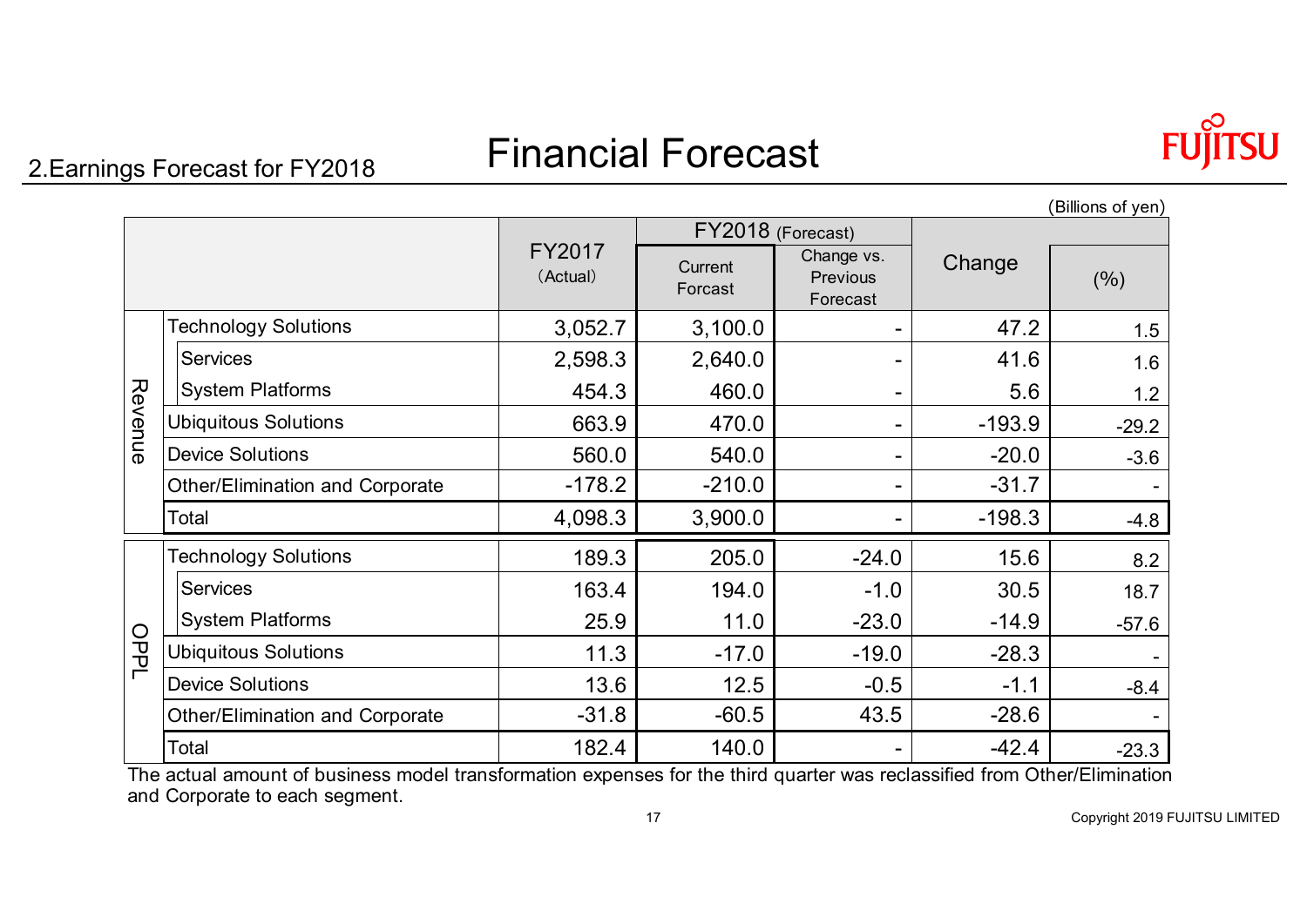# for FY2018

## 2.Earnings Forecast **Example 1** Business Segment Information



### **Technology Solutions**

| - - JJ - - - - - -                            |       |                            |                           |                    |                                           |           | (Billions of yen) |
|-----------------------------------------------|-------|----------------------------|---------------------------|--------------------|-------------------------------------------|-----------|-------------------|
| [ Revenue and Operating Profit ]              |       | <b>Technology</b>          |                           | FY2018 (Forecast)  |                                           |           |                   |
| (Billions of yen)<br>Revenue Operating profit |       | <b>Solutions</b>           | <b>FY2017</b><br>(Actual) | Current<br>Forcast | Change vs.<br><b>Previous</b><br>Forecast | Change    | (% )              |
| 3,100.0<br>3,052.7                            |       | Revenue                    | 3,052.7                   | 3,100.0            |                                           | 47.2      | 1.5               |
|                                               |       | Services                   | 2,598.3                   | 2,640.0            |                                           | 41.6      | 1.6               |
| 189.3                                         | 205.0 | System<br><b>Platforms</b> | 454.3                     | 460.0              |                                           | 5.6       | 1.2               |
|                                               |       | Operating profit           | 189.3                     | 205.0              | $-24.0$                                   | 15.6      | 8.2               |
|                                               |       | [BMT Expenses]             | $[-8.3]$                  | $[-24.4]$          | $[-24.4]$                                 | $[-16.0]$ |                   |
|                                               |       | [Operating profit margin]  | [6.2%]                    | $[6.6\%]$          | $[-0.8%]$                                 | [0.4%]    |                   |
|                                               |       | Revenue (breakdown)        |                           |                    |                                           |           |                   |
| FY2017(Actual)<br>FY2018(Forecast)            |       | Japan                      | 1,998.3                   | 2,050.0            | $\qquad \qquad$                           | 51.6      | 2.6               |
|                                               |       | Outside Japan              | 1,054.3                   | 1,050.0            |                                           | $-4.3$    | $-0.4$            |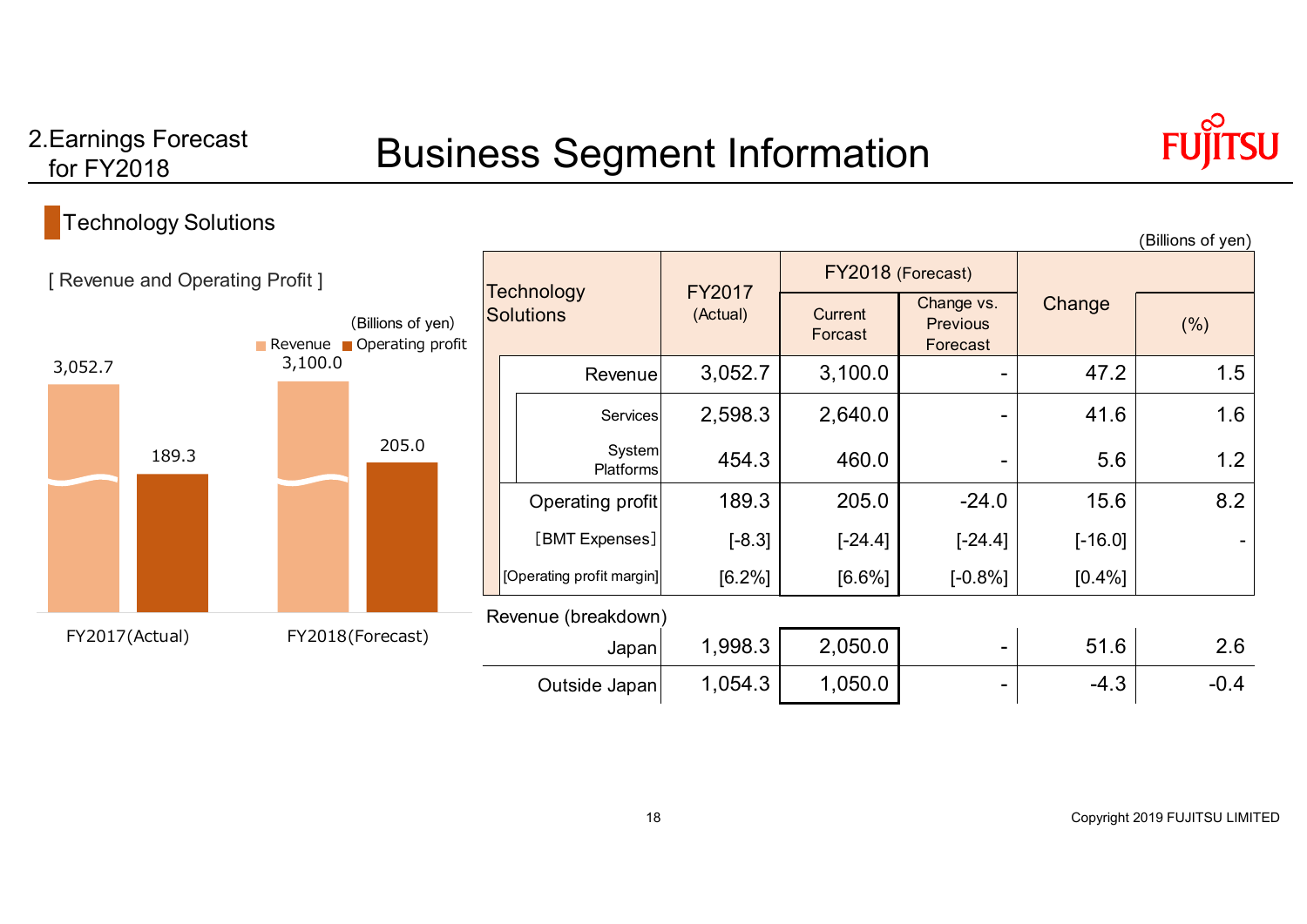# 2.Earnings Forecast **Example 1** Business Segment Information



(Billions of yen)

### Technology Solutions (Services)

| [ Revenue and Operating Profit ]<br>(Billions of yen)<br>Revenue Operating profit |       | <b>Services</b> |  | <b>FY2017</b>              | FY2018 (Forecast)          |                                           |           |            |           |     |
|-----------------------------------------------------------------------------------|-------|-----------------|--|----------------------------|----------------------------|-------------------------------------------|-----------|------------|-----------|-----|
|                                                                                   |       |                 |  | (Actual)                   | Current<br>Forcast         | Change vs.<br><b>Previous</b><br>Forecast | Change    | (%)        |           |     |
|                                                                                   |       |                 |  |                            | Revenue                    | 2,598.3                                   | 2,640.0   | -          | 41.6      | 1.6 |
| 2,598.3                                                                           | 163.4 | 2,640.0         |  | Solutions/SI               | 1,012.0                    | 1,040.0                                   | -         | 27.9       | 2.8       |     |
|                                                                                   |       | 194.0           |  | Infrastructure<br>Services | 1,586.3                    | 1,600.0                                   | -         | 13.6       | 0.9       |     |
|                                                                                   |       |                 |  | Operating profit           | 163.4                      | 194.0                                     | $-1.0$    | 30.5       | 18.7      |     |
|                                                                                   |       |                 |  | [BMT Expenses]             | $[-8.3]$                   | $[-1.1]$                                  | $[-1.1]$  | [7.2]      |           |     |
|                                                                                   |       |                 |  |                            | [Operating profit margin]] | [6.3%]                                    | $[7.3\%]$ | $[-0.1\%]$ | $[1.0\%]$ |     |
|                                                                                   |       |                 |  |                            |                            |                                           |           |            |           |     |

FY2017(Actual) FY2018(Forecast)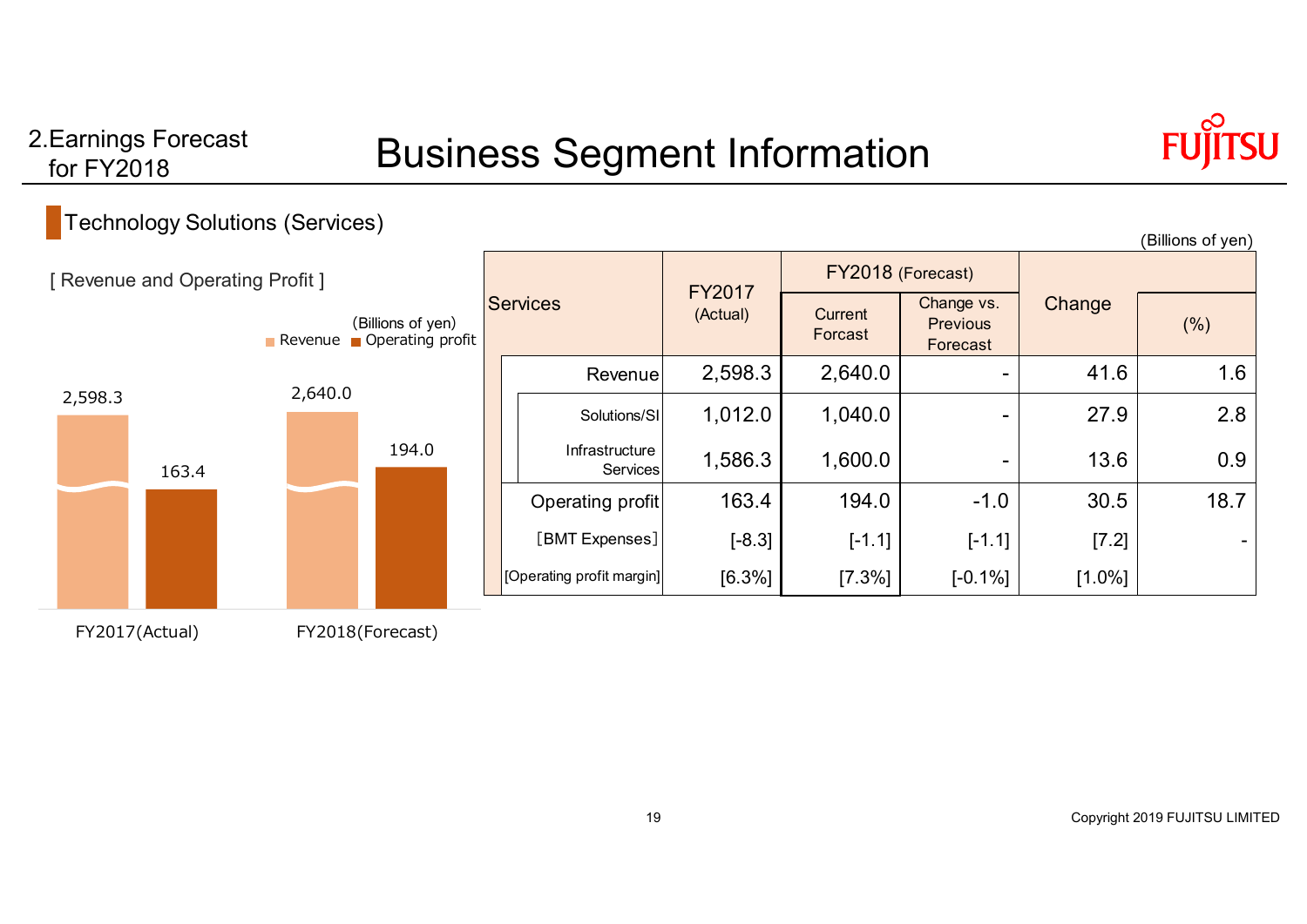# 2.Earnings Forecast **Example 1** Business Segment Information



### **Technology Solutions (System Platforms)**

| ັບເ                              |       |                                               |                           |                           |                    |                                           |            | (Billions of yen) |
|----------------------------------|-------|-----------------------------------------------|---------------------------|---------------------------|--------------------|-------------------------------------------|------------|-------------------|
| [ Revenue and Operating Profit ] |       |                                               |                           |                           | FY2018 (Forecast)  |                                           |            |                   |
|                                  |       | (Billions of yen)<br>Revenue Operating profit | <b>System Platforms</b>   | <b>FY2017</b><br>(Actual) | Current<br>Forcast | Change vs.<br><b>Previous</b><br>Forecast | Change     | (% )              |
|                                  |       |                                               | Revenuel                  | 454.3                     | 460.0              |                                           | 5.6        | 1.2               |
|                                  |       |                                               | System Products           | 248.7                     | 270.0              |                                           | 21.2       | 8.6               |
| 454.3                            | 460.0 |                                               | Network Products          | 205.6                     | 190.0              | $\overline{\phantom{a}}$                  | $-15.6$    | $-7.6$            |
|                                  |       |                                               | Operating profit          | 25.9                      | 11.0               | $-23.0$                                   | $-14.9$    | $-57.6$           |
|                                  |       |                                               | [BMT Expenses]            | l - I                     | $[-23.2]$          | $[-23.2]$                                 | $[-23.2]$  |                   |
| 25.9                             |       | 11.0                                          | [Operating profit margin] | [5.7%]                    | [2.4%]             | $[-5.0\%]$                                | $[-3.3\%]$ |                   |
| FY2017(Actual)                   |       | FY2018(Forecast)                              |                           |                           |                    |                                           |            |                   |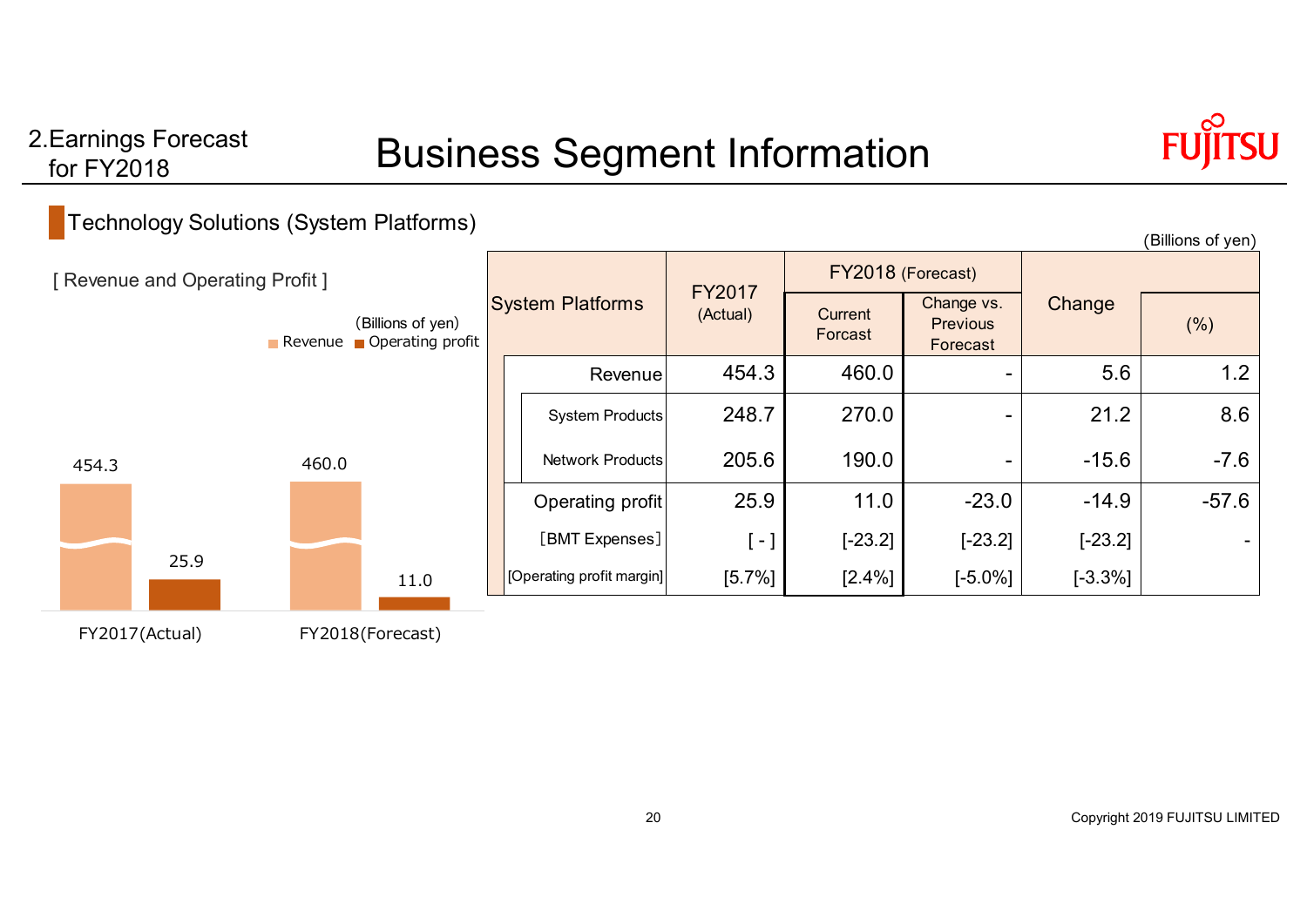for FY2018

# 2.Earnings Forecast **Example 1** Business Segment Information



| Ubiquitous Solutions                                                                                |                             |                                       |                    |                    |                                           |            | (Billions of yen) |
|-----------------------------------------------------------------------------------------------------|-----------------------------|---------------------------------------|--------------------|--------------------|-------------------------------------------|------------|-------------------|
| [ Revenue and Operating Profit ]<br>(Billions of yen)<br>Operating profit<br>$\blacksquare$ Revenue |                             |                                       | FY2017<br>(Actual) | FY2018 (Forecast)  |                                           |            |                   |
|                                                                                                     |                             | <b>Ubiquitous</b><br><b>Solutions</b> |                    | Current<br>Forcast | Change vs.<br><b>Previous</b><br>Forecast | Change     | (% )              |
|                                                                                                     |                             | Revenuel                              | 663.9              | 470.0              |                                           | $-193.9$   | $-29.2$           |
|                                                                                                     |                             | Operating profit                      | 11.3               | $-17.0$            | $-19.0$                                   | $-28.3$    |                   |
| 663.9                                                                                               |                             | [BMT Expenses]                        | $\left[ -\right]$  | $[-18.6]$          | $[-18.6]$                                 | $[-18.6]$  |                   |
| 470.0                                                                                               |                             | [Operating profit margin]             | [1.7%]             | $[-3.6%]$          | $[-4.0\%]$                                | $[-5.3\%]$ |                   |
|                                                                                                     |                             | Revenue (breakdown)                   |                    |                    |                                           |            |                   |
| 11.3                                                                                                |                             | Japan                                 | 502.1              | 330.0              | $\overline{\phantom{0}}$                  | $-172.1$   | $-34.3$           |
|                                                                                                     |                             | Outside Japan                         | 161.7              | 140.0              | -                                         | $-21.7$    | $-13.5$           |
| FY2017(Actual)                                                                                      | $-17.0$<br>FY2018(Forecast) |                                       |                    |                    |                                           |            |                   |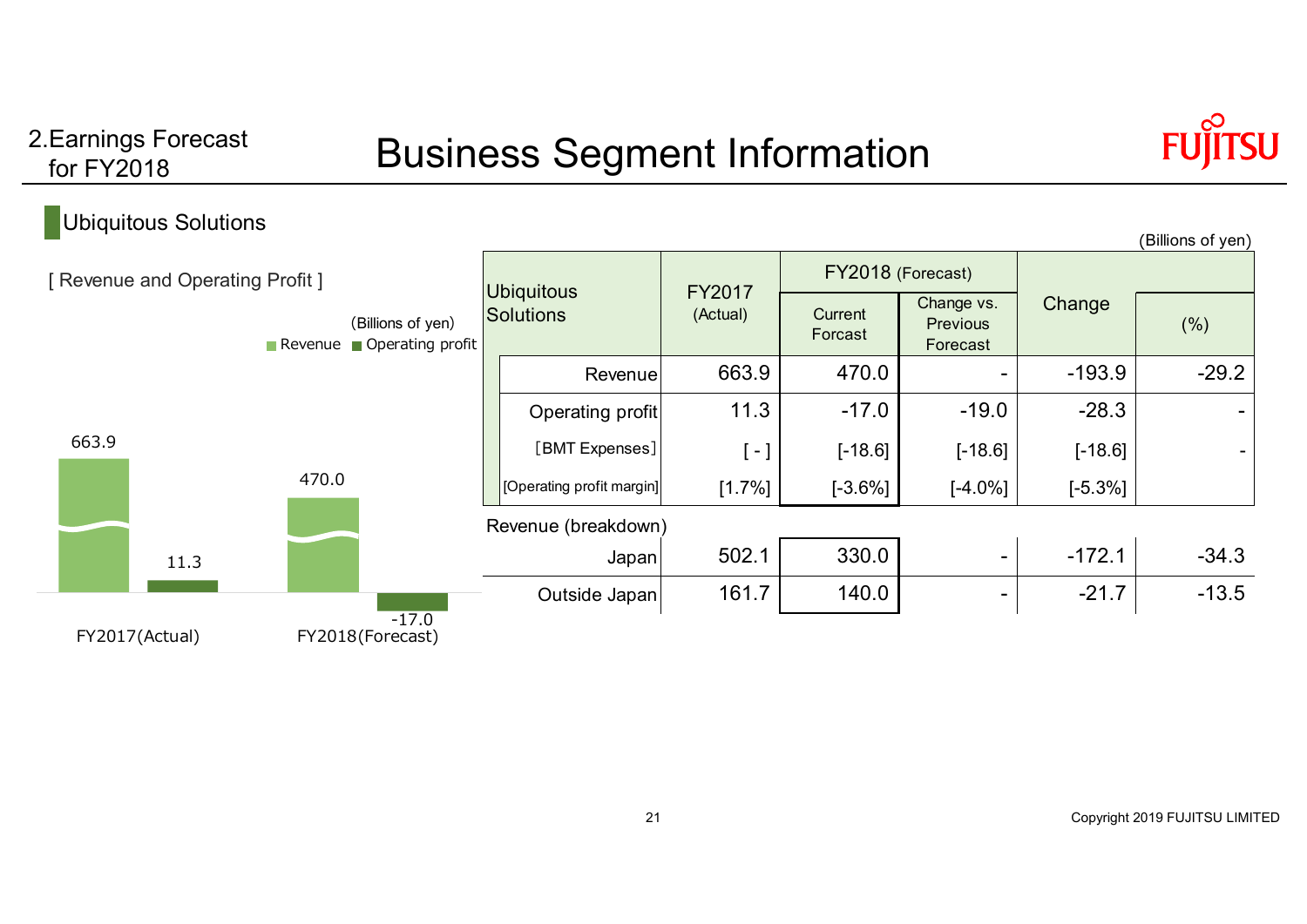## 2. Earnings Forecast **Example 18 Business Segment Information**



#### Device Solutions [ Revenue and Operating Profit ] (Billions of yen) Current (Billions of yen) Current (Current Current Current Current Current Current Current Current Current Current Current Current Current Current Current Current Current Current Current Current Current C Change vs. Previous Forecast $\begin{matrix} 3 \\ 1 \end{matrix}$  (%)  $560.0$   $540.0$   $-1$   $-20.0$   $-3.6$ LSI 280.1 250.0 - -30.1 -10.8  $-10.8$ ElectronicComponents 281.0 290.0 - 8.9 3.2 13.6 | 12.5 | -0.5 | -1.1 | -8.4  $-8.4$  $[-]$  [-0.5] [-0.5] [-0.5] [-0.5] [-0.5]  $[-]$  $[2.4\%]$   $[2.3\%]$   $[-0.1\%]$   $[-0.1\%]$ Revenue (breakdown) Japan 271.1 263.0 - -6.1 -3.0 Outside Japan  $288.9$  277.0  $-11.9$  -11.9 (Billions of yen) Device Solutionss FY2017 Change vs. Change Change FY2018 (Forecast) RevenueOperating profit [Operating profit margin] [BMT Expenses] 560.0 540.0 13.6 12.5 FY2017(Actual) FY2018(Forecast) Revenue **Operating profit**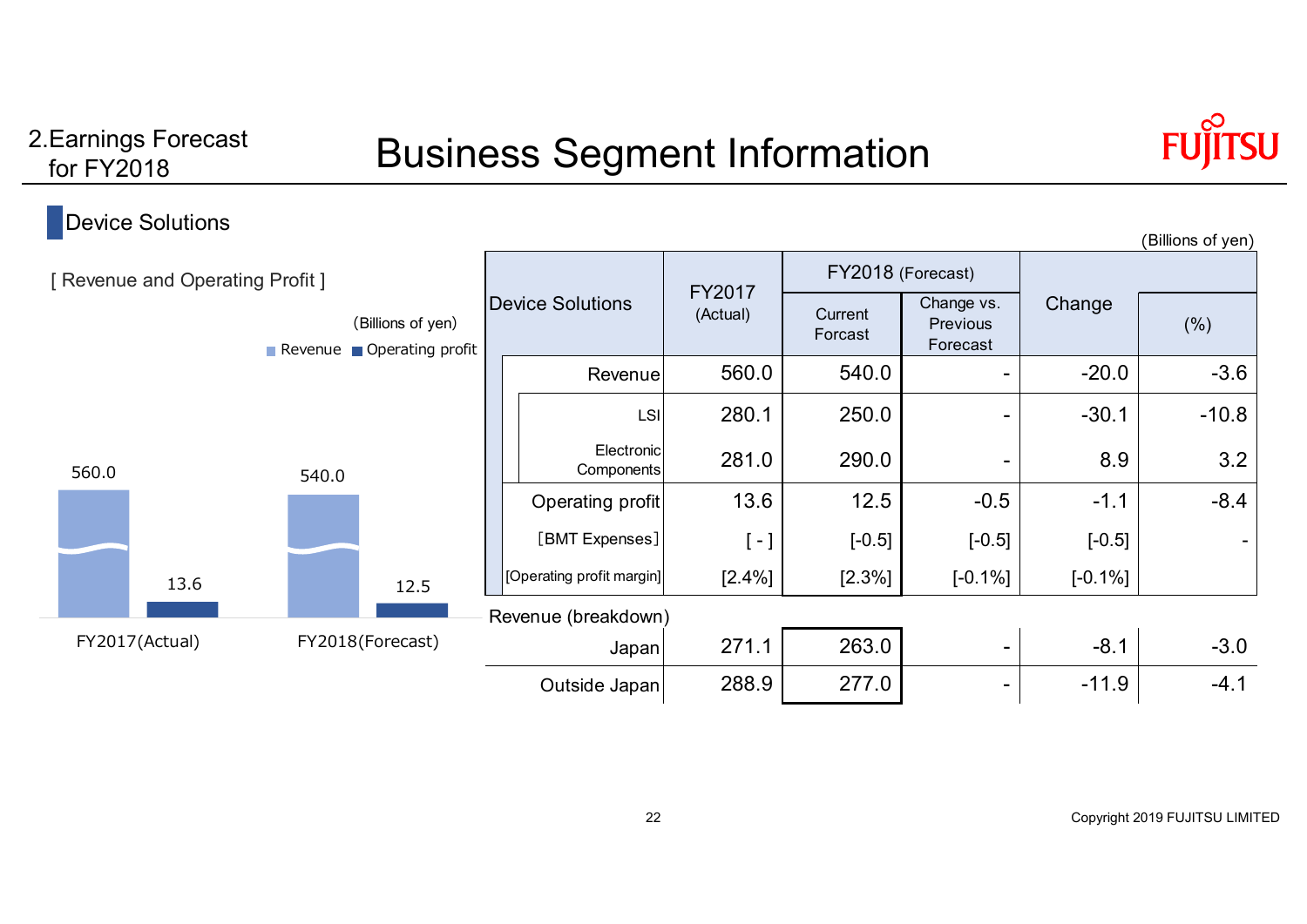

|                       |                    |                      | (Billions of yen)                  |
|-----------------------|--------------------|----------------------|------------------------------------|
|                       | FY2017<br>(Actual) | FY2018<br>(Forecast) | Change vs.<br>Previous<br>Forecast |
| <b>Free Cash Flow</b> | 177.8              | 120.0                |                                    |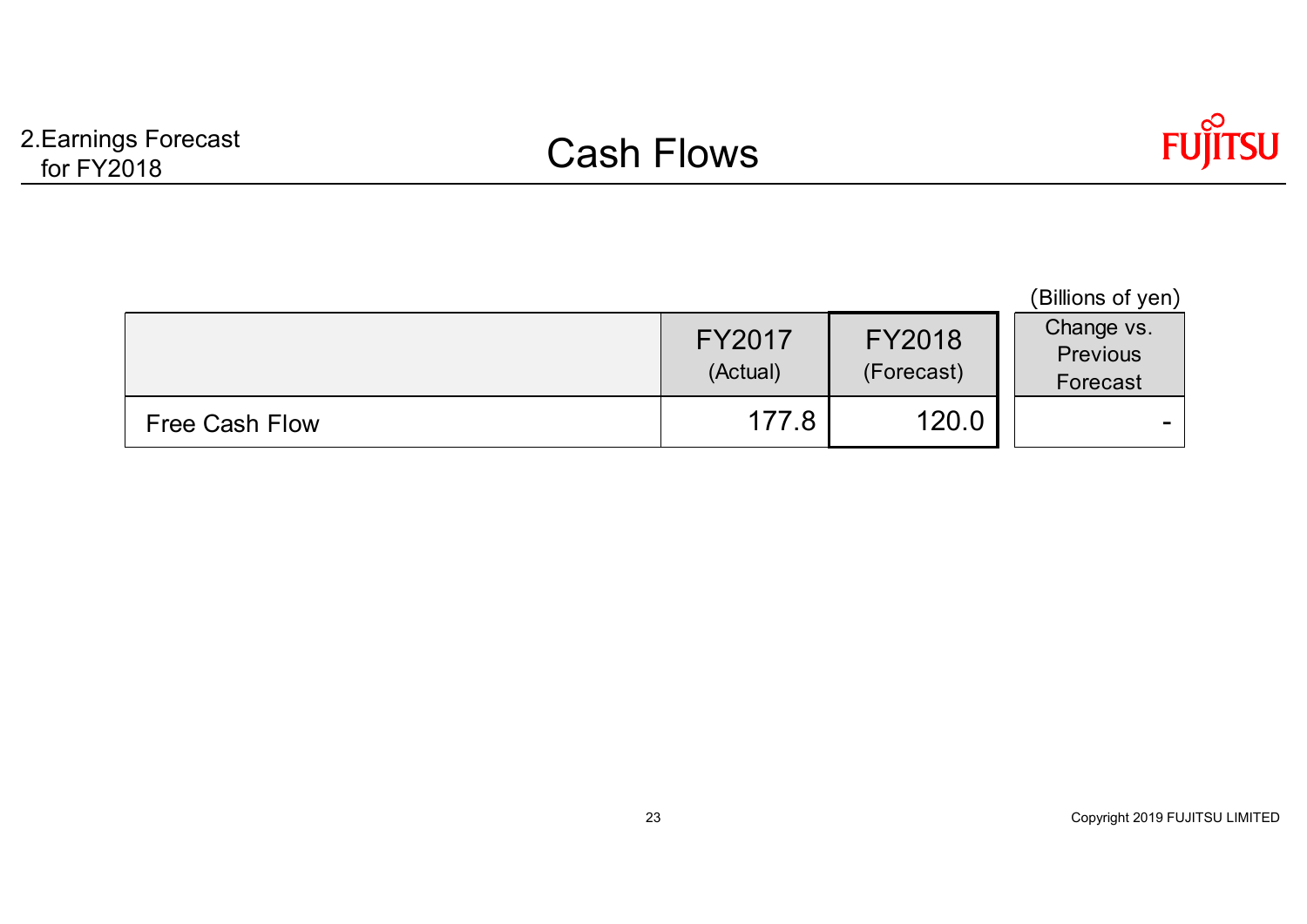

# (Reference) Business Segment Information [9 Months]

|         | (Billions of yen)                      |          |            |          |            |          |            |  |  |
|---------|----------------------------------------|----------|------------|----------|------------|----------|------------|--|--|
|         |                                        | 9 Months |            | 9 Months |            |          |            |  |  |
|         |                                        | FY2017   | <b>BMT</b> | FY2018   | <b>BMT</b> | Change   | <b>BMT</b> |  |  |
|         |                                        | (Actual) | Expenses   | (Actual) | Expenses   |          | Expenses   |  |  |
|         | <b>Technology Solutions</b>            | 2,150.4  |            | 2,173.4  |            | 23.0     |            |  |  |
|         | <b>Services</b>                        | 1,836.8  |            | 1,868.8  |            | 32.0     |            |  |  |
|         | <b>System Platforms</b>                | 313.6    |            | 304.5    |            | $-9.0$   |            |  |  |
| Revenue | <b>Ubiquitous Solutions</b>            | 486.5    |            | 368.4    |            | $-118.1$ |            |  |  |
|         | <b>Device Solutions</b>                | 421.1    |            | 397.2    |            | $-23.9$  |            |  |  |
|         | Other/Elimination and Corporate        | $-131.8$ |            | $-127.2$ |            | 4.6      |            |  |  |
|         | Total                                  | 2,926.3  |            | 2,811.8  |            | $-114.5$ |            |  |  |
|         | <b>Technology Solutions</b>            | 74.4     |            | 66.8     | $-24.4$    | $-7.5$   | $-24.4$    |  |  |
|         | Services                               | 72.5     |            | 84.3     | $-1.1$     | 11.7     | $-1.1$     |  |  |
|         | <b>System Platforms</b>                | 1.8      |            | $-17.4$  | $-23.2$    | $-19.3$  | $-23.2$    |  |  |
| OPP     | <b>Ubiquitous Solutions</b>            | 11.6     |            | $-20.6$  | $-18.6$    | $-32.3$  | $-18.6$    |  |  |
|         | <b>Device Solutions</b>                | 11.5     |            | 4.9      | $-0.5$     | $-6.6$   | $-0.5$     |  |  |
|         | <b>Other/Elimination and Corporate</b> | $-59.0$  |            | 15.4     |            | 74.5     |            |  |  |
|         | Total                                  | 38.5     |            | 66.5     | $-43.6$    | 28.0     | $-43.6$    |  |  |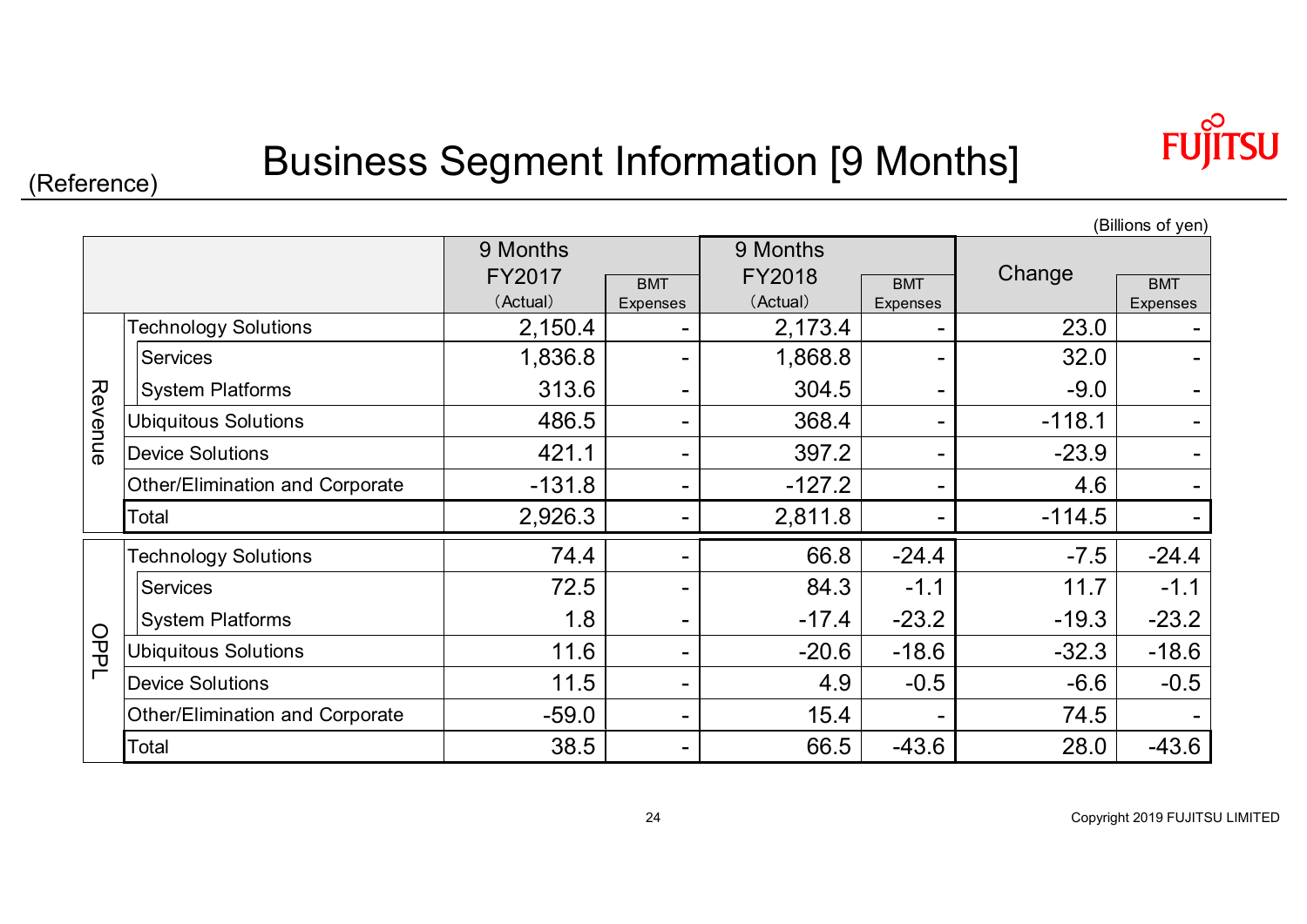### Business Segment Information [Quarterly Breakdown of Results]

(Reference)



(Billions of yen) 1Q 2Q 3Q 4Q 1Q 2Q 3Q Revenue | 672.6 | 737.6 | 740.1 | 902.2 | 664.3 | 744.7 | 764.3 | OPPL | 5.2 | 39.6 | 29.5 | 114.9 | 4.0 | 43.8 | 18.9 | Revenue | 574.2 | 625.6 | 636.9 | 761.4 | 574.5 | 633.0 | 661.3 | OPPL | 8.3 | 34.4 | 29.7 | 90.9 || 11.0 | 35.7 | 37.4 | Revenue | 98.3 | 112.0 | 103.2 | 140.7 | 89.8 | 111.7 | 103.0 | OPPL | -3.0 | 5.1 | -0.1 | 24.0 | -7.0 | 8.0 | -18.5 |  $-18.5$ Revenue | 154.0 | 166.6 | 165.9 | 177.3 | 115.3 | 129.9 | 123.1 OPPL | 5.5 | 5.1 | 0.9 | -0.2 || 0.1 | -2.2 | -18.6 | Revenue | 135.3 | 144.0 | 141.7 | 138.8 | 131.3 | 132.7 | 133.1 133.1 OPPL | 3.4 | 3.8 | 4.2 | 2.1 | 0.7 | 1.5 | 2.6 Revenue | -39.4 | -47.7 | -44.6 | -46.4 | -43.3 | -40.6 | -43.2 | OPPL | -9.2 | -25.6 | -24.1 | -27.1 | 74.6 | -27.4 | -31.7 | Revenue | 922.6 | 1,000.6 | 1,003.1 | 1,172.0 **| |** 867.6 | 966.8 | 977.3 | OPPL 4.9 23.0 10.5 143.9 79.5 15.6 -28.7  $-28.7$ FY2018 (Actual) **Other/Elimination and Corporate Total**FY2017 (Actual) **Technology SolutionsServicesSystem PlatformsUbiquitous SolutionsDevice Solutions**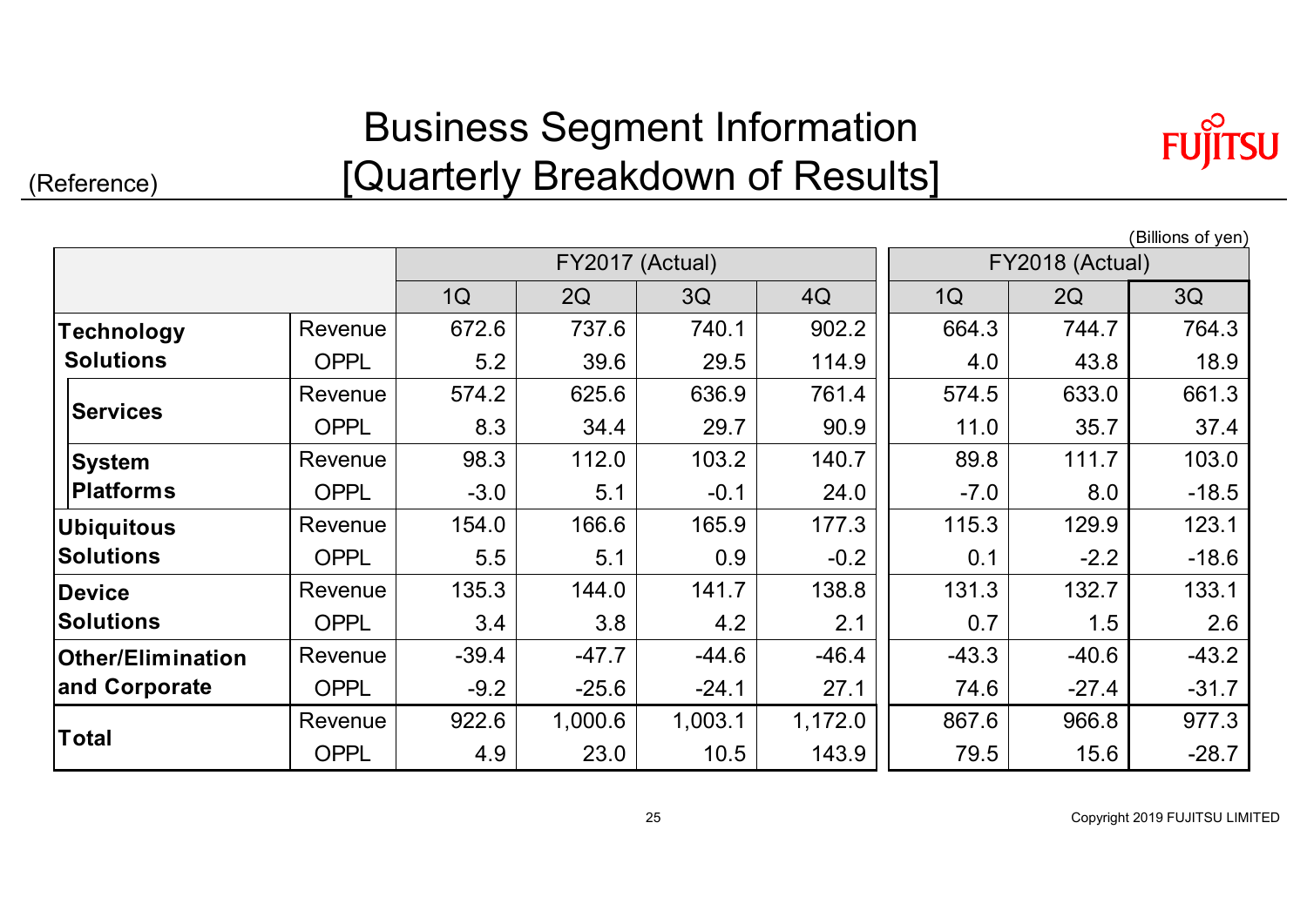## Business Segment Information

(Reference) [ Revenue Breakdown-In and Outside Japan 3Q]

FI

**SU** 

(Billions of yen)

|                                    |                                | 3Q FY2017<br>(Actual) | 3Q FY2018<br>(Actual) | Change  | (%)     |
|------------------------------------|--------------------------------|-----------------------|-----------------------|---------|---------|
|                                    | Revenue                        | 740.1                 | 764.3                 | 24.2    | 3.3     |
| <b>Technology Solutions</b>        | Japan                          | 470.4                 | 501.0                 | 30.5    | 6.5     |
|                                    | Outside Japan                  | 269.6                 | 263.2                 | $-6.3$  | $-2.3$  |
|                                    | Revenue                        | 636.9                 | 661.3                 | 24.4    | 3.8     |
| <b>Services</b>                    | Japan                          | 399.7                 | 429.8                 | 30.1    | 7.5     |
|                                    | Outside Japan                  | 237.1                 | 231.4                 | $-5.7$  | $-2.4$  |
|                                    | Revenue                        | 103.2                 | 103.0                 | $-0.1$  | $-0.2$  |
| System<br><b>Platforms</b>         | Japan                          | 70.7                  | 71.1                  | 0.4     | 0.6     |
|                                    | Outside Japan                  | 32.4                  | 31.8                  | $-0.6$  | $-1.9$  |
|                                    | Revenue                        | 165.9                 | 123.1                 | $-42.7$ | $-25.8$ |
| <b>Ubiquitous</b><br>Solutions     | Japan                          | 121.5                 | 86.4                  | $-35.0$ | $-28.9$ |
|                                    | Outside Japan                  | 44.3                  | 36.7                  | $-7.6$  | $-17.3$ |
|                                    | Revenue                        | 141.7                 | 133.1                 | $-8.6$  | $-6.1$  |
| Device                             | Japan                          | 68.7                  | 62.1                  | $-6.6$  | $-9.6$  |
| Solutions                          | Outside Japan                  | 72.9                  | 70.9                  | $-2.0$  | $-2.8$  |
| Other/Elimination<br>and Corporate | Revenue                        | $-44.6$               | $-43.2$               | 1.3     |         |
|                                    | Revenue                        | 1,003.1               | 977.3                 | $-25.8$ | $-2.6$  |
| Total                              | Japan                          | 616.7                 | 603.2                 | $-13.4$ | $-2.2$  |
|                                    | Outside Japan                  | 386.4                 | 374.0                 | $-12.3$ | $-3.2$  |
|                                    | Ratio of Revenue Outside Japan | 38.5%                 | 38.3%                 | $-0.2%$ |         |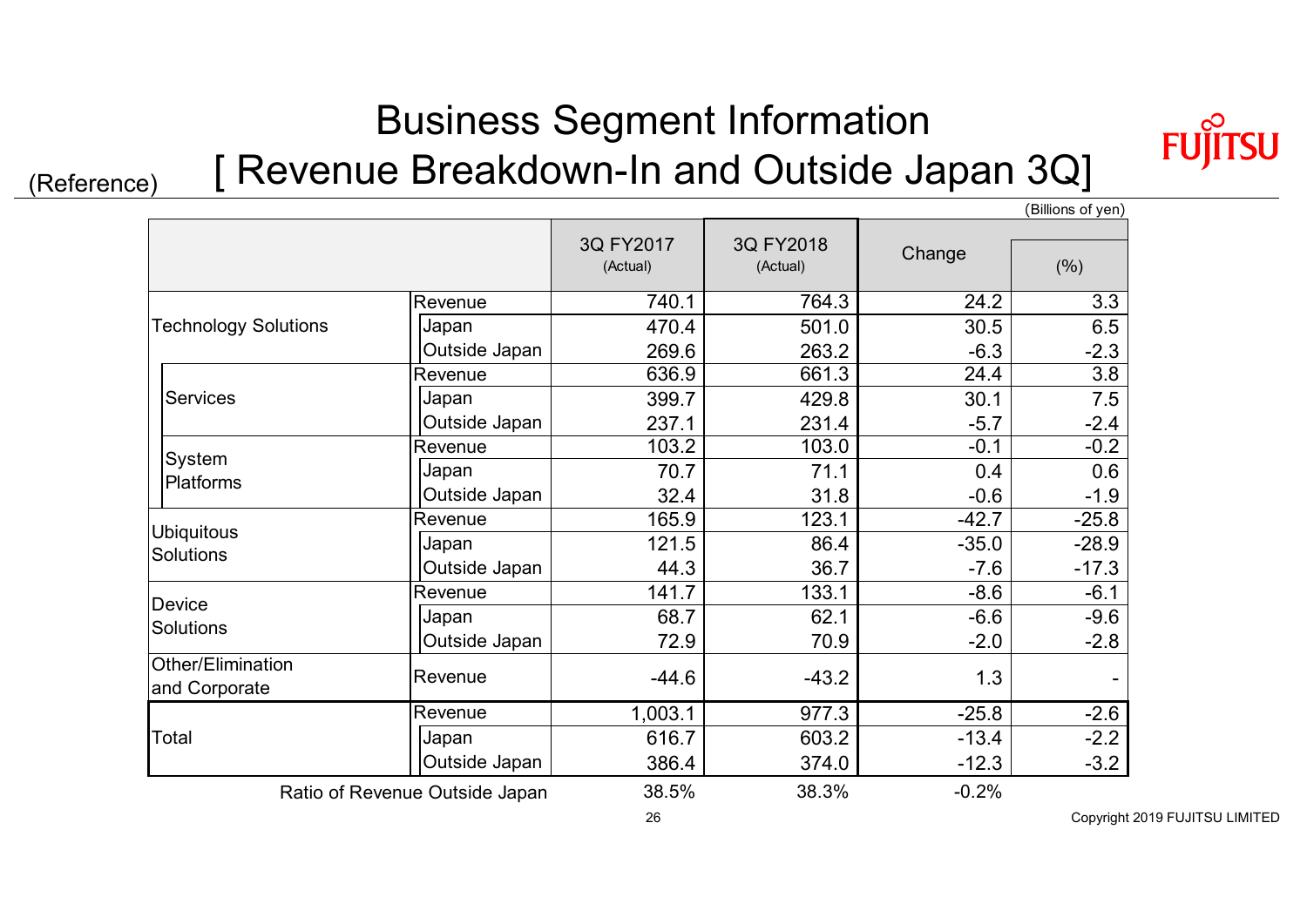#### (Reference) Business Segment Information **SU** [ Revenue Breakdown-In and Outside Japan 9 Months]

|                                       |                                |             |          |          | נווט צווטווווש ( |
|---------------------------------------|--------------------------------|-------------|----------|----------|------------------|
|                                       |                                | 9 Months    | 9 Months |          |                  |
|                                       |                                | FY2017      | FY2018   | Change   | (% )             |
|                                       |                                | (Actual)    | (Actual) |          |                  |
|                                       | Revenue                        | 2,150.4     | 2,173.4  | 23.0     | 1.1              |
| <b>Technology Solutions</b>           | Japan                          | 1,387.8     | 1,427.6  | 39.7     | 2.9              |
|                                       | Outside Japan                  | 762.5       | 745.7    | $-16.7$  | $-2.2$           |
|                                       | Revenue                        | 1,836.8     | 1,868.8  | 32.0     | 1.7              |
| <b>Services</b>                       | Japan                          | 1,165.9     | 1,215.9  | 50.0     | 4.3              |
|                                       | Outside Japan                  | 670.9       | 652.8    | $-18.0$  | $-2.7$           |
|                                       | Revenue                        | 313.6       | 304.5    | $-9.0$   | $-2.9$           |
| System<br><b>Platforms</b>            | Japan                          | 221.9       | 211.6    | $-10.2$  | $-4.6$           |
|                                       | Outside Japan                  | 91.6        | 92.8     | 1.2      | 1.4              |
|                                       | Revenue                        | 486.5       | 368.4    | $-118.1$ | $-24.3$          |
| <b>Ubiquitous</b><br><b>Solutions</b> | Japan                          | 367.9       | 257.3    | $-110.6$ | $-30.1$          |
|                                       | Outside Japan                  | 118.5       | 111.0    | $-7.5$   | $-6.3$           |
|                                       | Revenue                        | 421.1       | 397.2    | $-23.9$  | $-5.7$           |
| Device                                | Japan                          | 203.9       | 181.3    | $-22.5$  | $-11.0$          |
| <b>Solutions</b>                      | Outside Japan                  | 217.2       | 215.8    | $-1.4$   | $-0.7$           |
| Other/Elimination<br>and Corporate    | Revenue                        | $-131.8$    | $-127.2$ | 4.6      |                  |
|                                       | Revenue                        | 2,926.3     | 2,811.8  | $-114.5$ | $-3.9$           |
| Total                                 | Japan                          | 1,827.7     | 1,733.3  | $-94.4$  | $-5.2$           |
|                                       | Outside Japan                  | 1,098.6     | 1,078.5  | $-20.0$  | $-1.8$           |
|                                       | Ratio of Revenue Outside Japan | 37.5%<br>27 | 38.4%    | 0.9%     | Copyright 2019   |

(Billions of yen)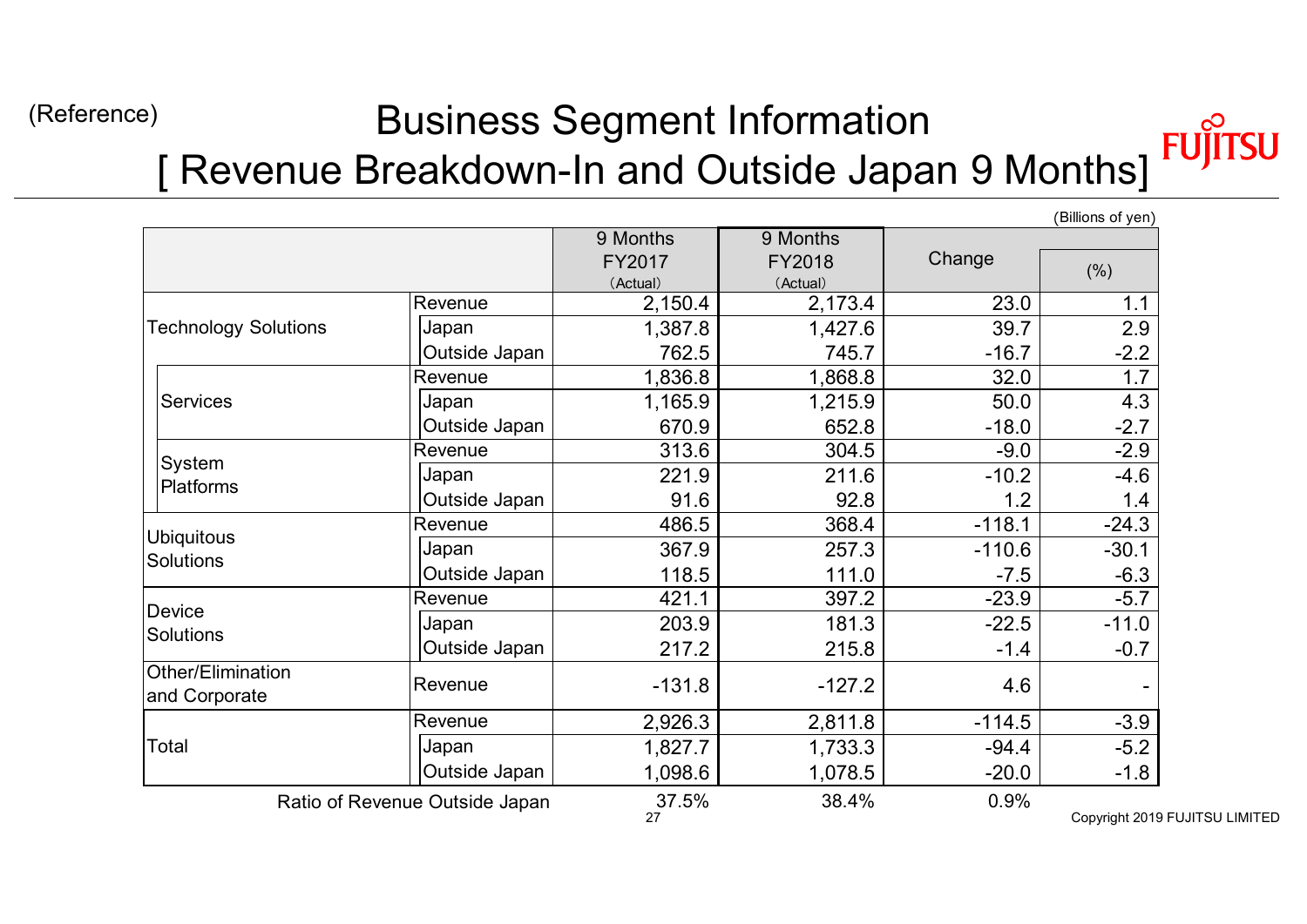### Financial Results of Consolidated Subsidiaries Outside Japan[3Q]



(Reference)

|               | (Billions of yen)   |                       |                               |                       |                               |         |                               |
|---------------|---------------------|-----------------------|-------------------------------|-----------------------|-------------------------------|---------|-------------------------------|
|               |                     |                       |                               |                       |                               |         |                               |
|               |                     | 3Q FY2017<br>(Actual) | <b>BMT</b><br><b>Expenses</b> | 3Q FY2018<br>(Actual) | <b>BMT</b><br><b>Expenses</b> | Change  | <b>BMT</b><br><b>Expenses</b> |
|               | Revenue             | 374.9                 |                               | 366.9                 |                               | $-7.9$  |                               |
| Outside Japan | Operating<br>Profit | 5.3                   |                               | $-32.6$               | $-39.6$                       | $-37.9$ | $-39.6$                       |
|               | Revenue             | 211.5                 |                               | 205.6                 |                               | $-5.9$  |                               |
| <b>EMEIA</b>  | Operating<br>Profit | 1.9                   |                               | $-33.5$               | $-39.0$                       | $-35.4$ | $-39.0$                       |
|               | Revenue             | 64.5                  |                               | 63.6                  |                               | $-0.8$  |                               |
| Americas      | Operating<br>Profit | 0.2                   |                               | $-0.7$                |                               | $-1.0$  |                               |
|               | Revenue             | 73.4                  |                               | 76.7                  |                               | 3.2     |                               |
| Asia          | Operating<br>Profit | 1.9                   |                               | 0.9                   | $-0.5$                        | $-0.9$  | $-0.5$                        |
|               | Revenue             | 25.3                  |                               | 20.9                  |                               | $-4.4$  |                               |
| Oceania       | Operating<br>Profit | 1.2                   |                               | 0.7                   |                               | $-0.5$  |                               |

Note: 1.Revenue and operating profit are stated to reflect region of consolidated subsidiaries.

EMEIA・・・Europe, Middle East, India and Africa

2.Revenue includes Inter-region revenue.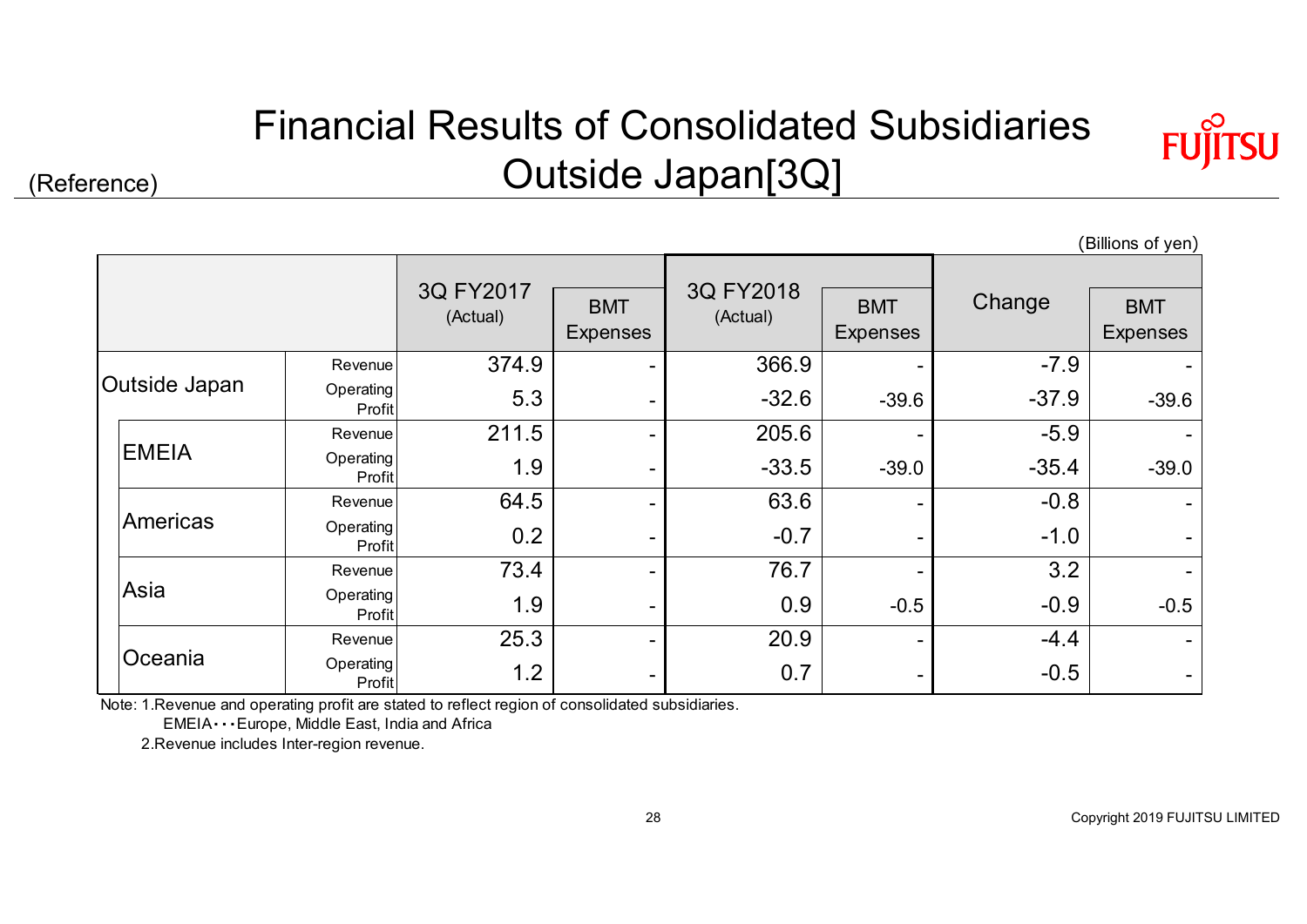### Financial Results of Consolidated Subsidiaries Outside Japan[9 Months]



(Billions of yen)

|  |                      |                     |                                       |                               |                                |                               | (5.000000, 5.00000) |                               |
|--|----------------------|---------------------|---------------------------------------|-------------------------------|--------------------------------|-------------------------------|---------------------|-------------------------------|
|  |                      |                     | 9 Months<br><b>FY2017</b><br>(Actual) | <b>BMT</b><br><b>Expenses</b> | 9 Months<br>FY2018<br>(Actual) | <b>BMT</b><br><b>Expenses</b> | Change              | <b>BMT</b><br><b>Expenses</b> |
|  |                      | Revenue             | 1,069.9                               |                               | 1,053.2                        |                               | $-16.6$             |                               |
|  | <b>Outside Japan</b> | Operating<br>Profit | 1.6                                   |                               | $-35.3$                        | $-39.6$                       | $-36.9$             | $-39.6$                       |
|  |                      | Revenue             | 578.9                                 |                               | 580.9                          |                               | 2.0                 |                               |
|  | <b>EMEIA</b>         | Operating           | $-5.2$<br><b>Profit</b>               |                               | $-35.7$                        | $-39.0$                       | $-30.4$             | $-39.0$                       |
|  |                      | Revenue             | 205.8                                 |                               | 190.2                          |                               | $-15.5$             |                               |
|  | Americas             | Operating<br>Profit | 1.3                                   |                               | $-3.6$                         |                               | $-4.9$              |                               |
|  |                      | Revenue             | 207.8                                 |                               | 215.8                          |                               | 7.9                 |                               |
|  | Asia                 | Operating<br>Profit | 2.8                                   |                               | 2.5                            | $-0.5$                        | $-0.2$              | $-0.5$                        |
|  |                      | Revenue             | 77.3                                  |                               | 66.1                           |                               | $-11.2$             |                               |
|  | Oceania              | Operating<br>Profit | 2.8                                   |                               | 1.5                            |                               | $-1.3$              |                               |

Note: 1.Revenue and operating profit are stated to reflect region of consolidated subsidiaries.

EMEIA・・・Europe, Middle East, India and Africa

2.Revenue includes Inter-region revenue.

(Reference)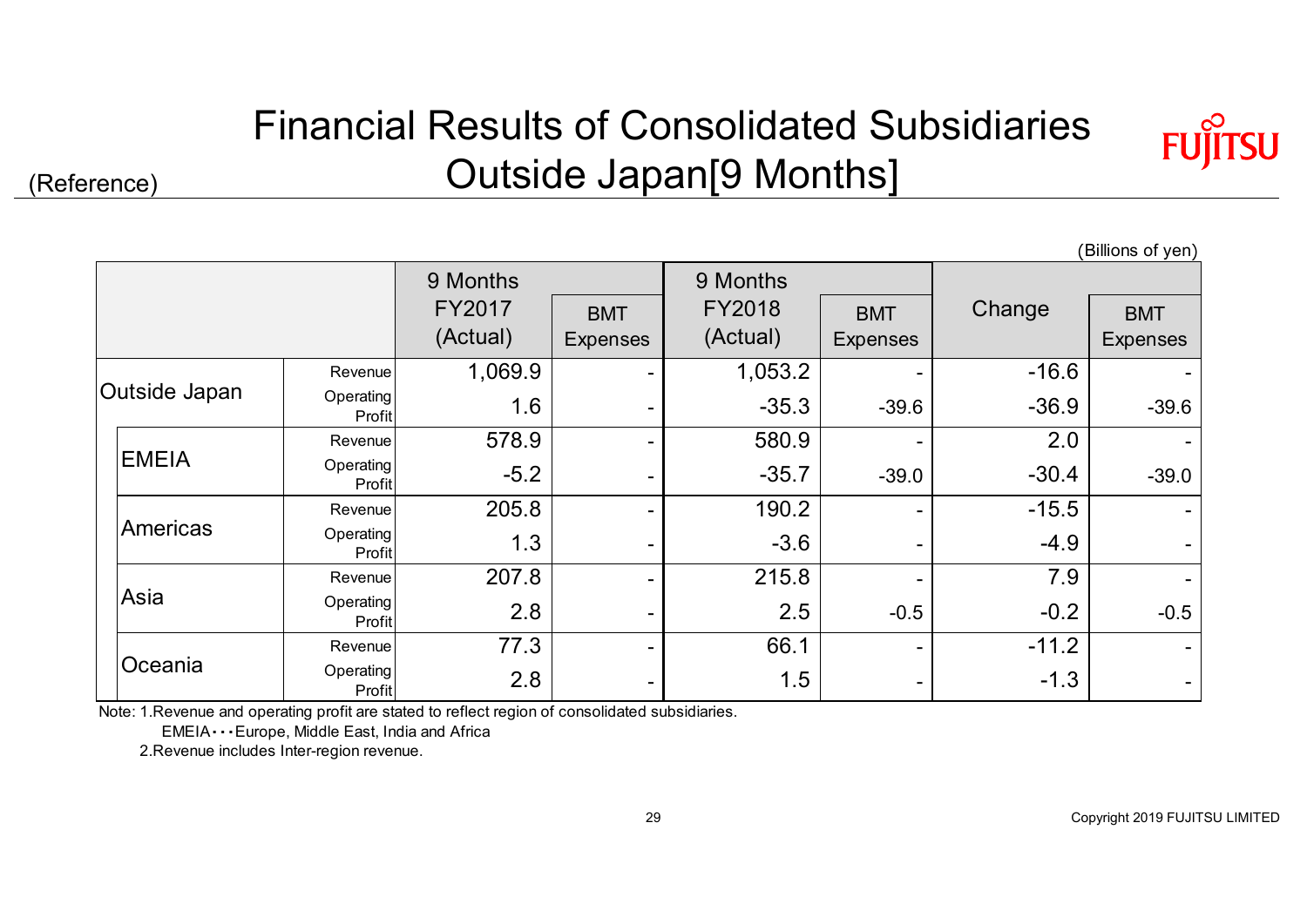

### 1. Exchange Rates (Average) and Impact of Fluctuation

|                     |                    |                      | FY2018           |                                           | Impact of                                                |
|---------------------|--------------------|----------------------|------------------|-------------------------------------------|----------------------------------------------------------|
|                     | FY2017<br>(Actual) | 9 Months<br>(Actual) | 4Q<br>(Forecast) | Change vs.<br><b>Previous</b><br>Forecast | <b>Exchange Rate</b><br>Fluctuation<br>4Q<br>(Forecast)* |
| U.S. dollar / Yen   | 111                | 111                  | 105              |                                           | 0.0 Billion yen                                          |
| Euro / Yen          | 130                | 129                  | 130              |                                           | 0.0 Billion yen                                          |
| British pound / Yen | 147                | 146                  | 145              | -                                         | -0.1 Billion yen                                         |
| Euro / U.S. dollar  | 1.17               | 1.17                 | 1.10             |                                           | -0.4 Billion yen                                         |

\* Impact of 1 yen fluctuation on operating profit (yen appreciation).

Impact of 0.01 dollar fluctuation on operating profit (euro depreciation).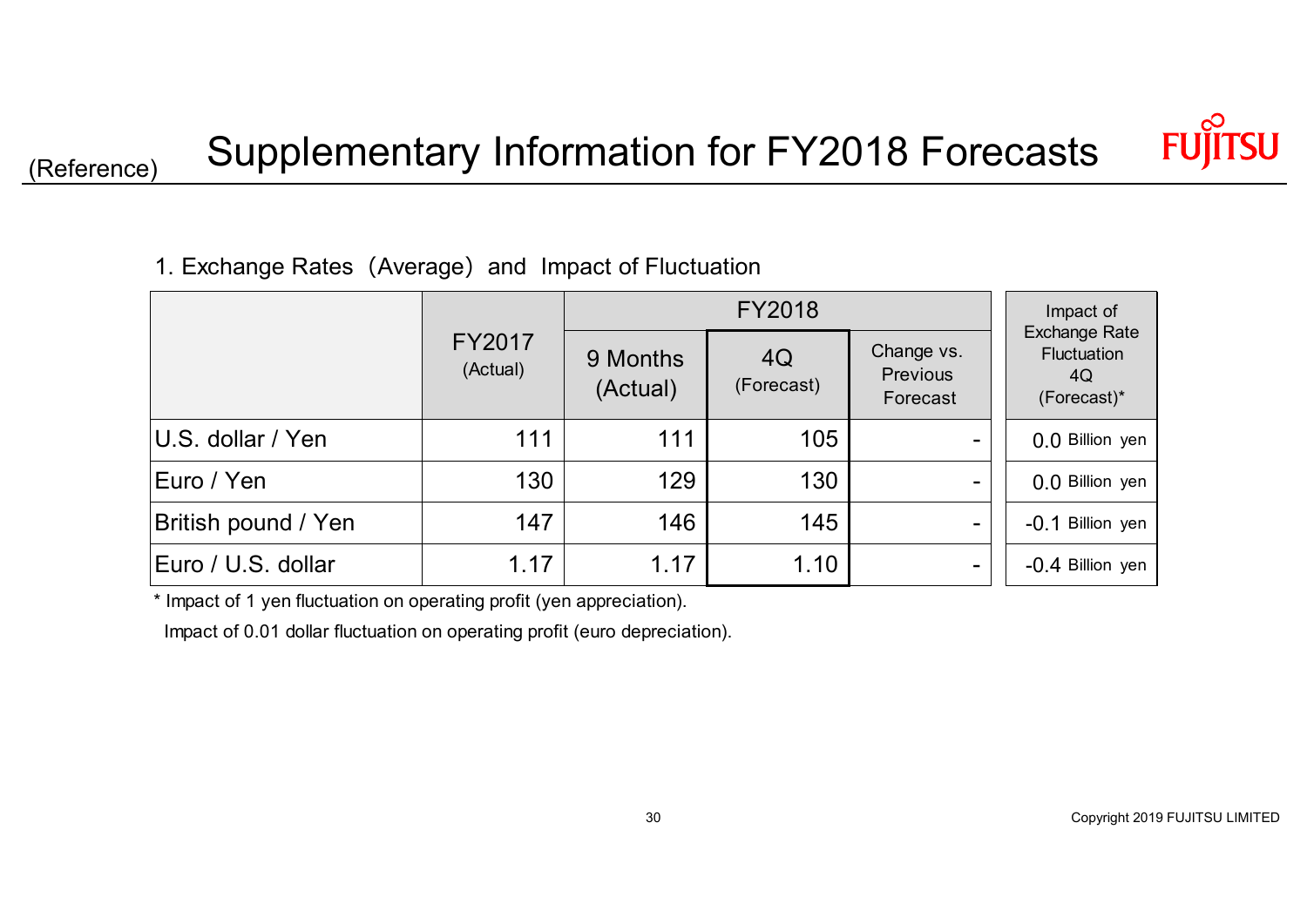

(Billions of yen)

(Reference) Supplementary Information for FY2018 Forecasts

### 2. Capital Expenditures and Depreciation

(Property, Plant and Equipment)

|                             | 9 Months                  |                           |                    | Full year            |                      |  |
|-----------------------------|---------------------------|---------------------------|--------------------|----------------------|----------------------|--|
|                             | <b>FY2017</b><br>(Actual) | <b>FY2018</b><br>(Actual) | FY2017<br>(Actual) | FY2018<br>(Forecast) | Previous<br>Forecast |  |
| <b>Technology Solutions</b> | 33.3                      | 36.8                      | 46.1               | 52.0                 |                      |  |
| <b>Ubiquitous Solutions</b> | 4.0                       | 0.9                       | 7.4                | 3.0                  |                      |  |
| Device Solutions            | 23.4                      | 17.5                      | 32.9               | 35.0                 |                      |  |
| Other / Corporate           | 5.6                       | 4.8                       | 7.4                | 10.0                 |                      |  |
| Capital Expenditures        | 66.5                      | 60.2                      | 94.0               | 100.0                |                      |  |
| Depreciation                | 79.9                      | 73.0                      | 107.0              | 100.0                |                      |  |
| 2 DID Evanopo               |                           |                           |                    |                      |                      |  |

#### 3. R&D Expenses

| <b>R&amp;D Expenses</b> | 117 O<br>. 0 | 101.9     | 158.6  | 140.0     |  |
|-------------------------|--------------|-----------|--------|-----------|--|
| [As % of Revenue]       | $[4.0\%]$    | $[3.6\%]$ | [3.9%] | $[3.6\%]$ |  |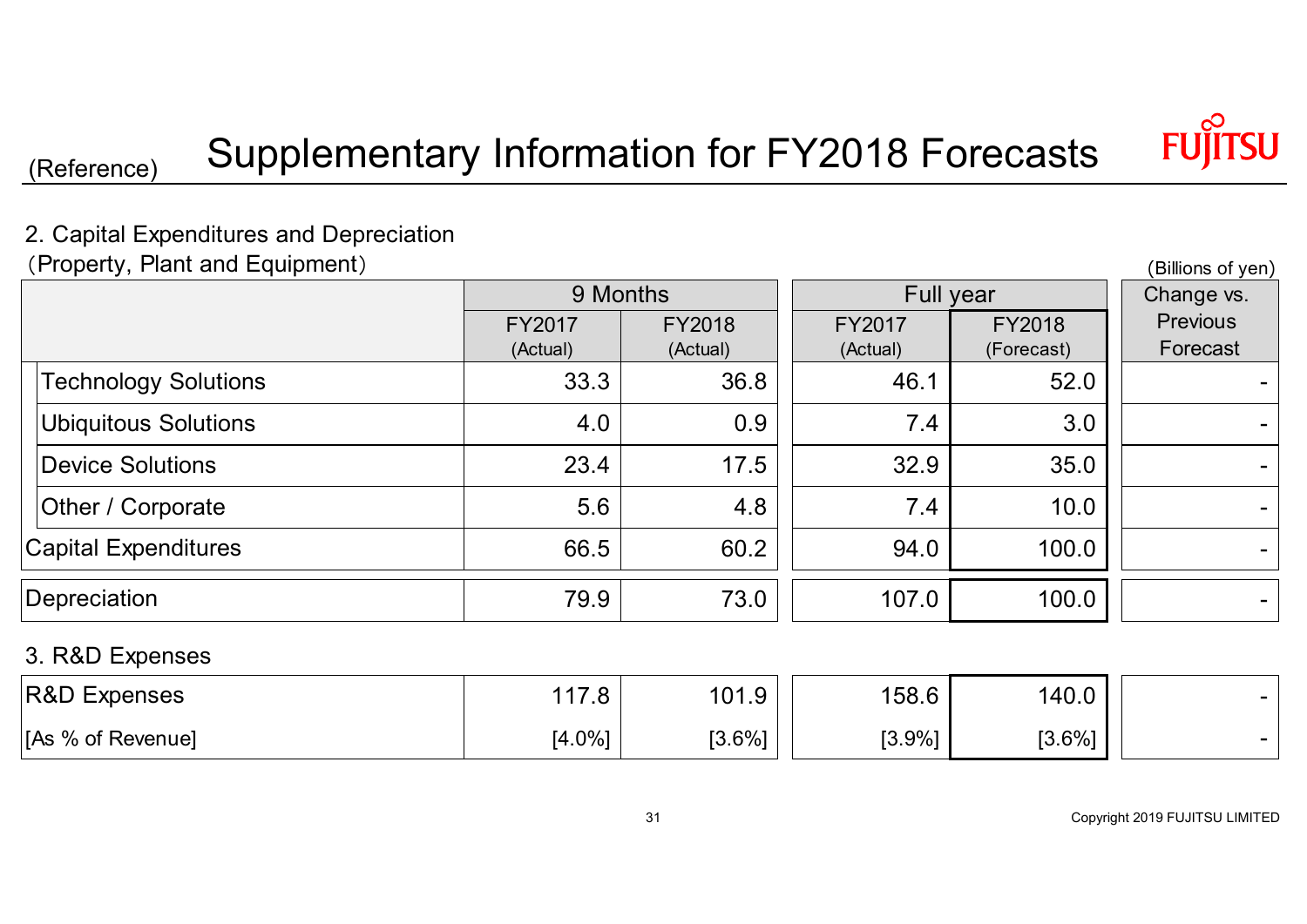

shaping tomorrow with you